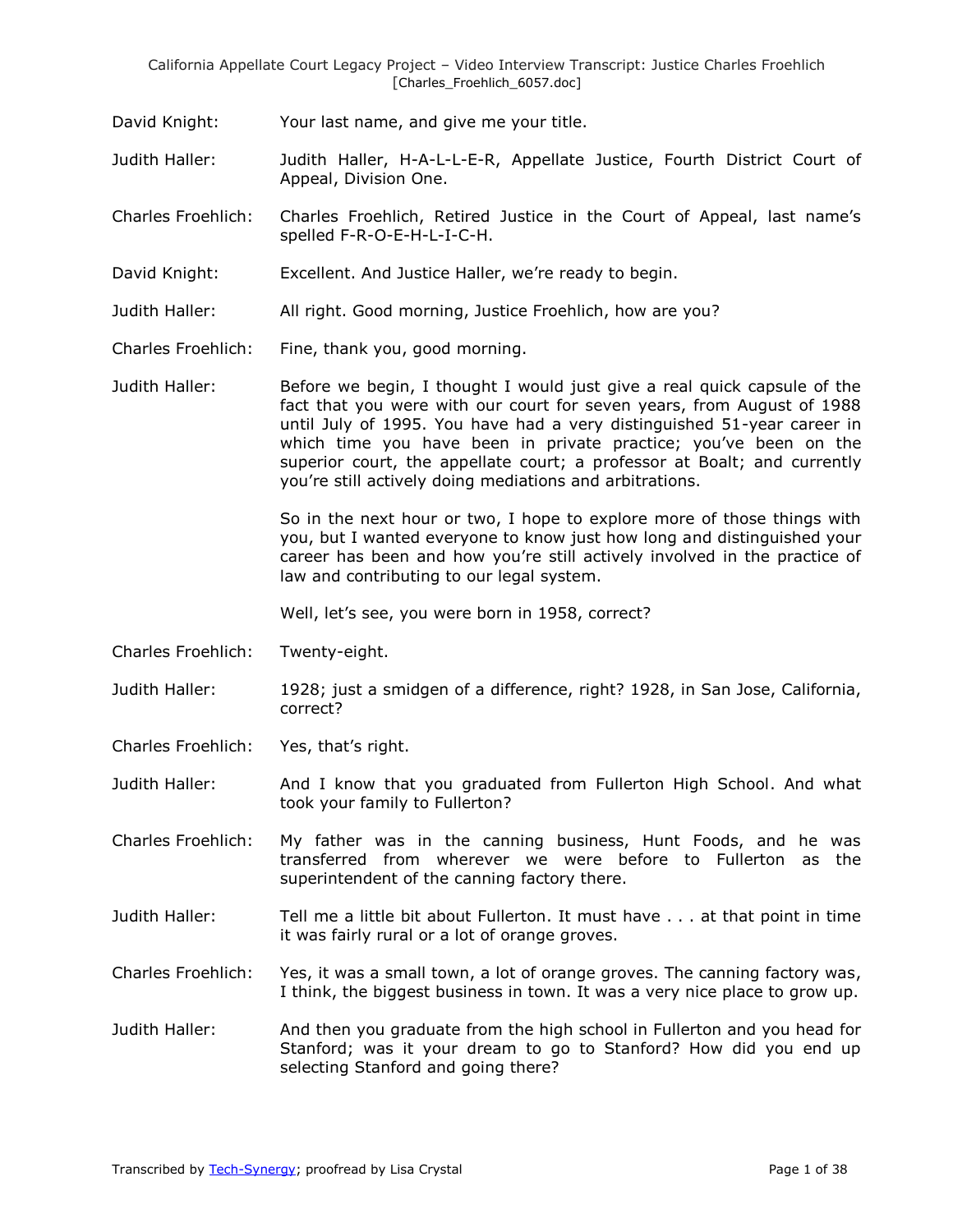- Charles Froehlich: No, I didn't have a dream to go anyplace in particular. My sister had gone to Stanford and she thought that would be a good place for me, so I took her advice.
- Judith Haller: You were there and graduated in 1951, and you met Millicent, your wife, there, did you not?
- Charles Froehlich: Yes, we were in the same class.
- Judith Haller: Tell me a little bit about your recollections of Stanford in terms of your schooling, what you did, outside activities you may have participated in.
- Charles Froehlich: Stanford also was smaller at that time. The ratio of men to women was about three to one. So I was very fortunate to be able to find somebody among the cadre of women. I recall there was one black student in the whole university. It was a very nice place to go to school; Palo Alto was a nice, quiet town—still is pretty much, I suppose. I just had an ordinary college education.
- Judith Haller: You were in ROTC, correct?
- Charles Froehlich: Yes.
- Judith Haller: And your major was?
- Charles Froehlich: Economics.
- Judith Haller: And Millicent's was English, was it not?
- Charles Froehlich: That's right.
- Judith Haller: Also you mentioned, I know that you were on the fencing team. How did that come about? I mean, you hadn't fenced in Fullerton, I take it?
- Charles Froehlich: No, very few people fence in high school; it's sort of an athletic activity for older people. It was an activity that I could excel at, mostly because there's very little competition. I tried to play tennis, but I wasn't good enough. I wasn't big enough to play football. I wanted to do something, and fencing was very interesting.
- Judith Haller: When you graduated from Stanford, because you've been in ROTC I know you had . . . you then went into the service, correct?
- Charles Froehlich: Yes.
- Judith Haller: Tell me a little bit about your military service.
- Charles Froehlich: I did go into the service just very shortly after I graduated. That was the time of war in Korea, and everybody my age either was worrying about being drafted or if they were in the ROTC, they knew that their time for service was coming up. We had an obligation to serve for a couple of years if it were necessary, and of course it was necessary at that time.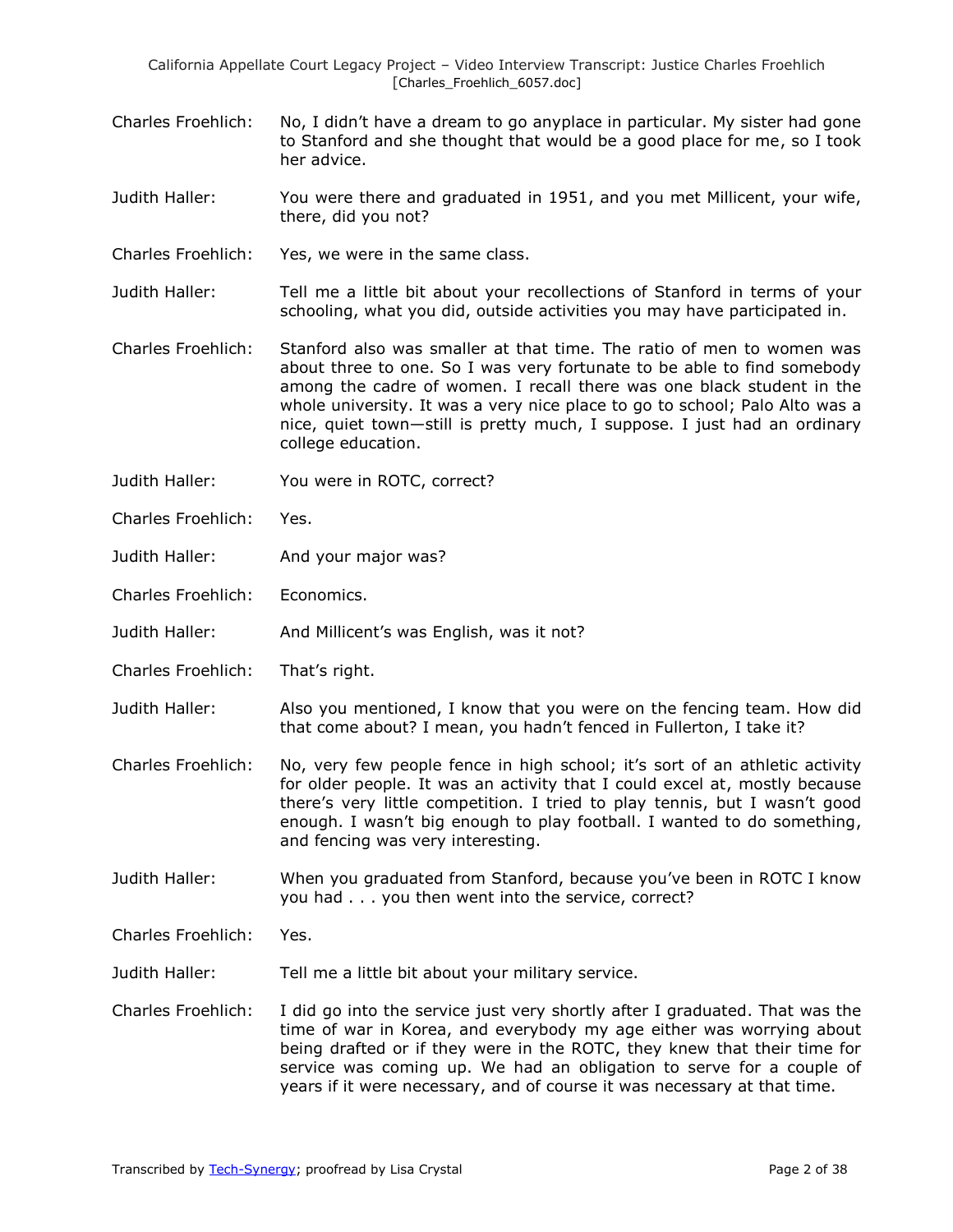## $(00:05:02)$

- Judith Haller: Right, just because of sort of the height of the Korean War; it went on 1951 to 1953.
- Charles Froehlich: Yes. So I eventually found my way to Korea and the 7th Infantry Division, which at that time was in the middle of the campaign for Korea. I served in the Quartermaster Company of the 7th Infantry Division. I was there for somewhat over a year.
- Judith Haller: Did you see combat?
- Charles Froehlich: No. Well, in the sense that I didn't wander around shooting a gun. I was pretty close to combat. The North Koreans didn't have much of an air force, so we weren't worried about bombing, but we got shelled once in a while with artillery. And we had to have foxholes at the ready.

I had a tent with one tent mate; that's what officers were privileged to do. And we got tired of getting awakened in the middle of the night to run out into foxholes, so we dug a big foxhole in the middle of our tent and put a radio down in the bottom of it. When we started hearing the shells come in, we jumped into our big foxhole.

We lined it with tarpaulin, but we didn't calculate on the wet winters in Korea, and it very promptly filled up with water. *[laughing]*

- Judith Haller: That's a practical problem. I know that you were awarded the Bronze Star while you were in the service in Korea.
- Charles Froehlich: Yes.
- Judith Haller: That was awarded in connection with a specific event or overall service or what?
- Charles Froehlich: Must have been overall service. There was no specific event; a Bronze Star is an award for good service. It isn't awarded to everyone, but it's awarded to many people. It's not like the Purple Heart; you don't have to be injured or wounded.
- Judith Haller: Was there some life-changing event in your military service that impacted you in some fashion? Did you come to some sort of awareness about life in general when you were serving in the military?
- Charles Froehlich: Yes, I suppose that military service is kind of an awakening for most people, at least young people. I had never been in the military. The only military contact I had had was in the ROTC, and of course those were all college boys. But when I got mixed up with ordinary people, I was rather quickly impressed by the fact that education is the key to avoiding very undesirable service one way or the other.

Although I had not intended to go back to school after my graduation, and I really didn't have much of an idea of what to do, I thought it would be a good idea for me to go get an advanced degree of some sort. I cast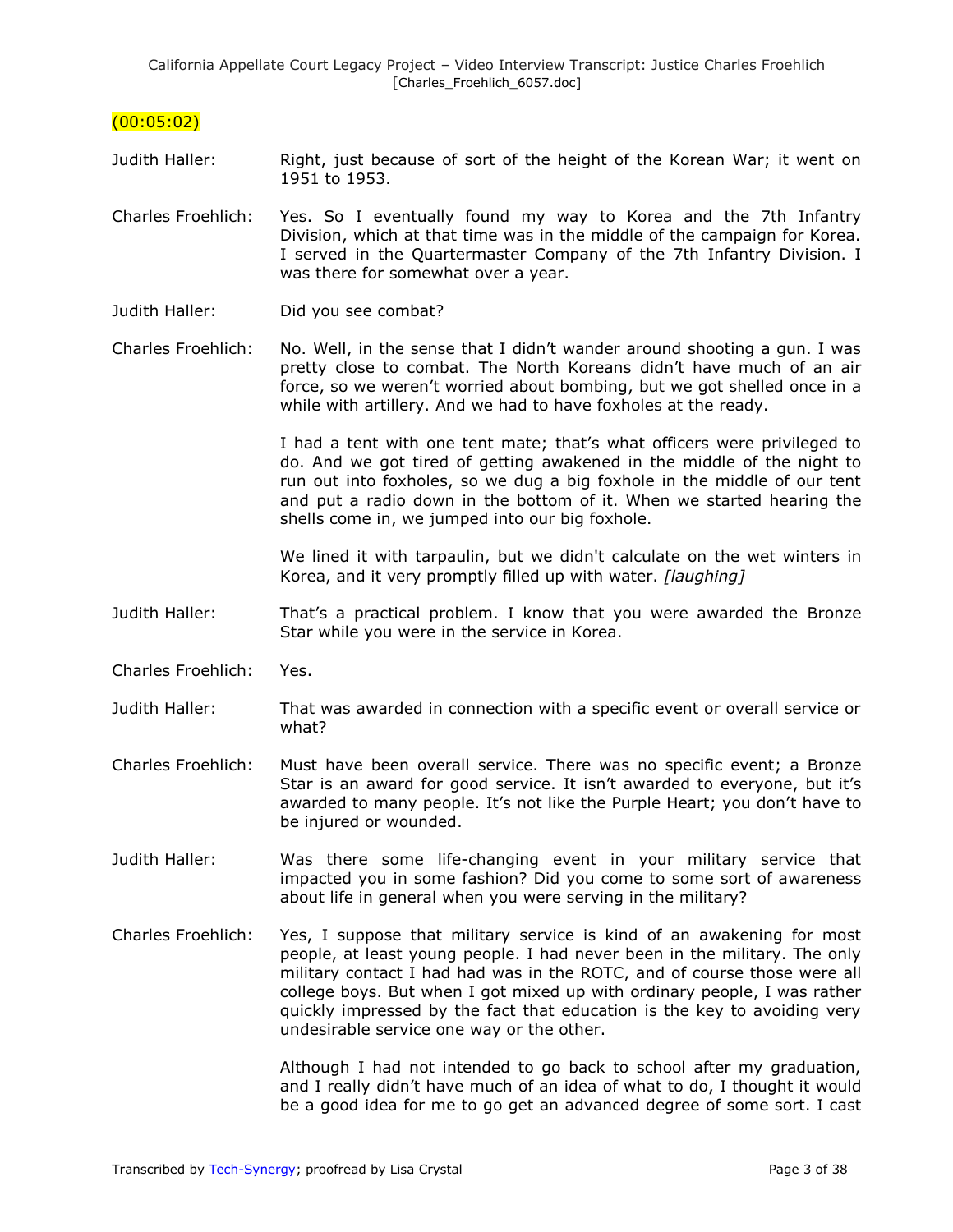> about as to what sort of a thing I could do; I never have been scientifically inclined, and mathematics is not a strong feature. I wasn't interested in medicine.

> So like a lot of us lawyers, we turn to law because that's something we think that we might be able to do.

- Judith Haller: One thing I failed to mention, because we need to put this in perspective, is that you had quite a fine time at Stanford and graduated Phi Beta Kappa. So we know there were some, you had some, very strong and good scholarly abilities, and undoubtedly that was significant with respect to going to law school, correct?
- Charles Froehlich: I think so.
- Judith Haller: Also I should have mentioned, because I think this is such a wonderful story, you and Millicent were actually married in the chapel at Stanford, correct?
- Charles Froehlich: Yes. We were married in our senior year in Stanford chapel.
- Judith Haller: That is a . . . for anyone who has not seen it, that is really a beautiful, beautiful facility.
- Charles Froehlich: It certainly is.
- Judith Haller: Well, let me take you back to, you're in Korea; it's about time to leave there and you've decided you're going to go to law school. Where do you take the . . . I don't know if it was called the LSAT then, but where do you take the achievement exam or aptitude exam for law school?
- Charles Froehlich: It was the LSAT, and they gave the exam in Seoul, which was quite a ways away. I got up around three in the morning to travel to Seoul and take the exam.

## $(00:10:12)$

- Judith Haller: So you drove there and got there in some fashion; were many people there, many of your colleagues, or was it a group of 5 or 6 or 30 or what?
- Charles Froehlich: I don't remember. It wasn't a large group.
- Judith Haller: So you took that and did well, and then where did you apply to law school?
- Charles Froehlich: University of California, Boalt Hall.
- Judith Haller: Entered Boalt in, it would have been 1953, correct?
- Charles Froehlich: Right.
- Judith Haller: So you came straight out of the service over to Boalt?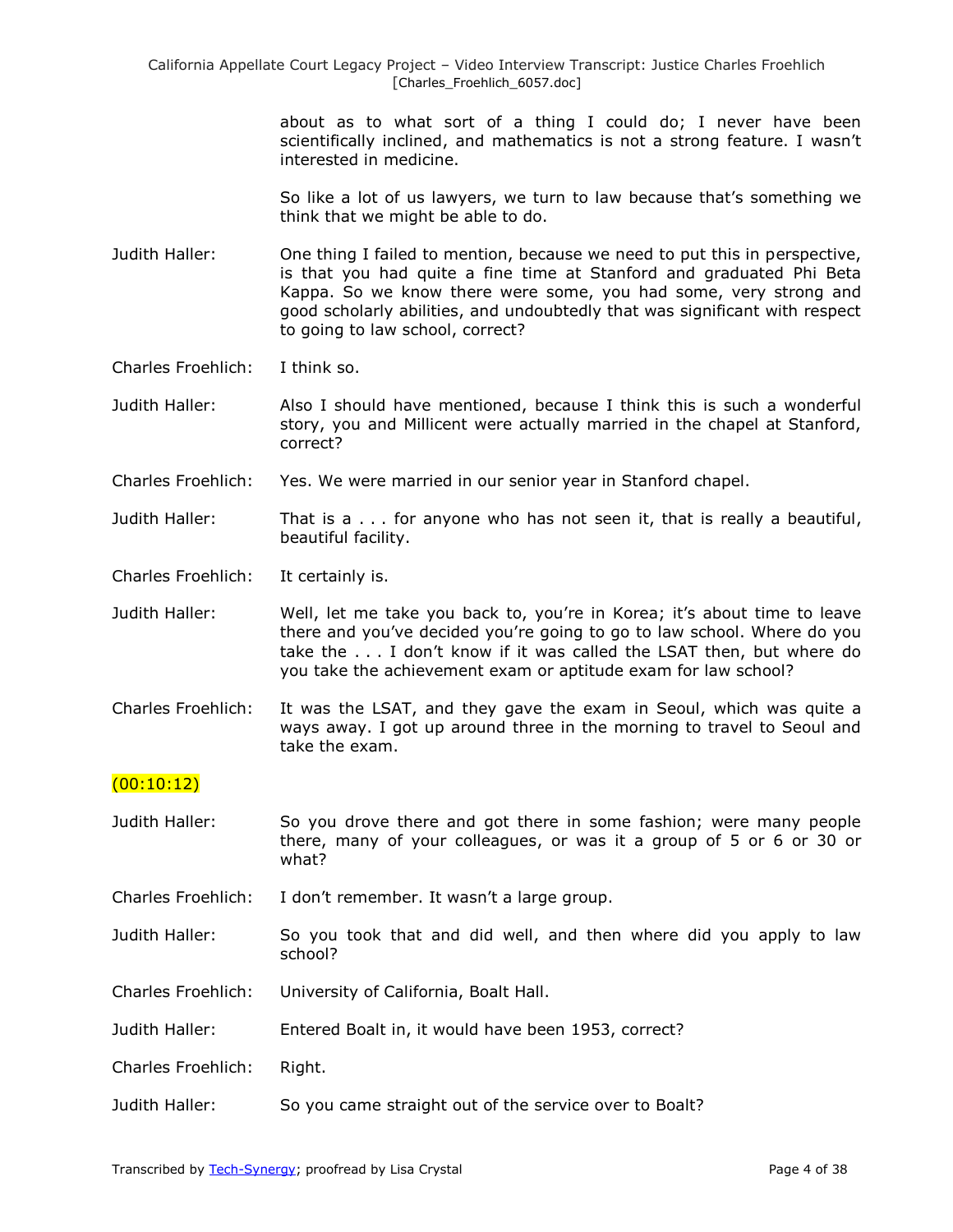Charles Froehlich: That's right. And I had the benefit of the GI Bill at that time.

Judith Haller: Any recollections about Boalt—professors, students, some of the activities you were involved in?

Charles Froehlich: Well, most people, I think, who go to law school, at least if they're successful law students, look back on their law school experience with pleasure, although at the time it could be somewhat of a hardship. Law school requires diligent effort. I did do that. I didn't work or anything during my law school. Well, except in the summertime.

> But it was a fine experience. Law school is very stimulating. It's different from the education that most everyone has had before law school in that it's a participatory sort of learning. And that is very stimulating.

- Judith Haller: You were editor of the law review, correct?
- Charles Froehlich: Yes.
- Judith Haller: I had a chance to look at . . . as usual you were very prolific in writing and I was able to pull up some of the notes in your law review articles. Let me see if these ring a bell. You wrote the imputation of contributory negligence between spouses to bar recovery for personal injury. Do you remember that one at all?
- Charles Froehlich: Very vaguely.
- Judith Haller: All right. And you wrote a note called "Reimbursement for Corporate Campaign Expenses Incurred in Proxy Fights." And you also wrote one concerning . . . it was one on procedures, appears to be some new CCP sections on motions to quash, strike, and dismiss.
- Charles Froehlich: One of the things that we were doing on the law review during this period of time was to review new legislation. I think that was one of the new legislative provisions.
- Judith Haller: It appeared to be.
- Charles Froehlich: So these little notes were not terribly scholarly; they were more for the purpose of notification of what had been done rather than any analysis of it.
- Judith Haller: You were also Order of the Coif, correct?

Charles Froehlich: Yes.

- Judith Haller: Tell me where you graduated in your law school class.
- Charles Froehlich: Well, I was first in the class.
- Judith Haller: No surprise. *[laughing]*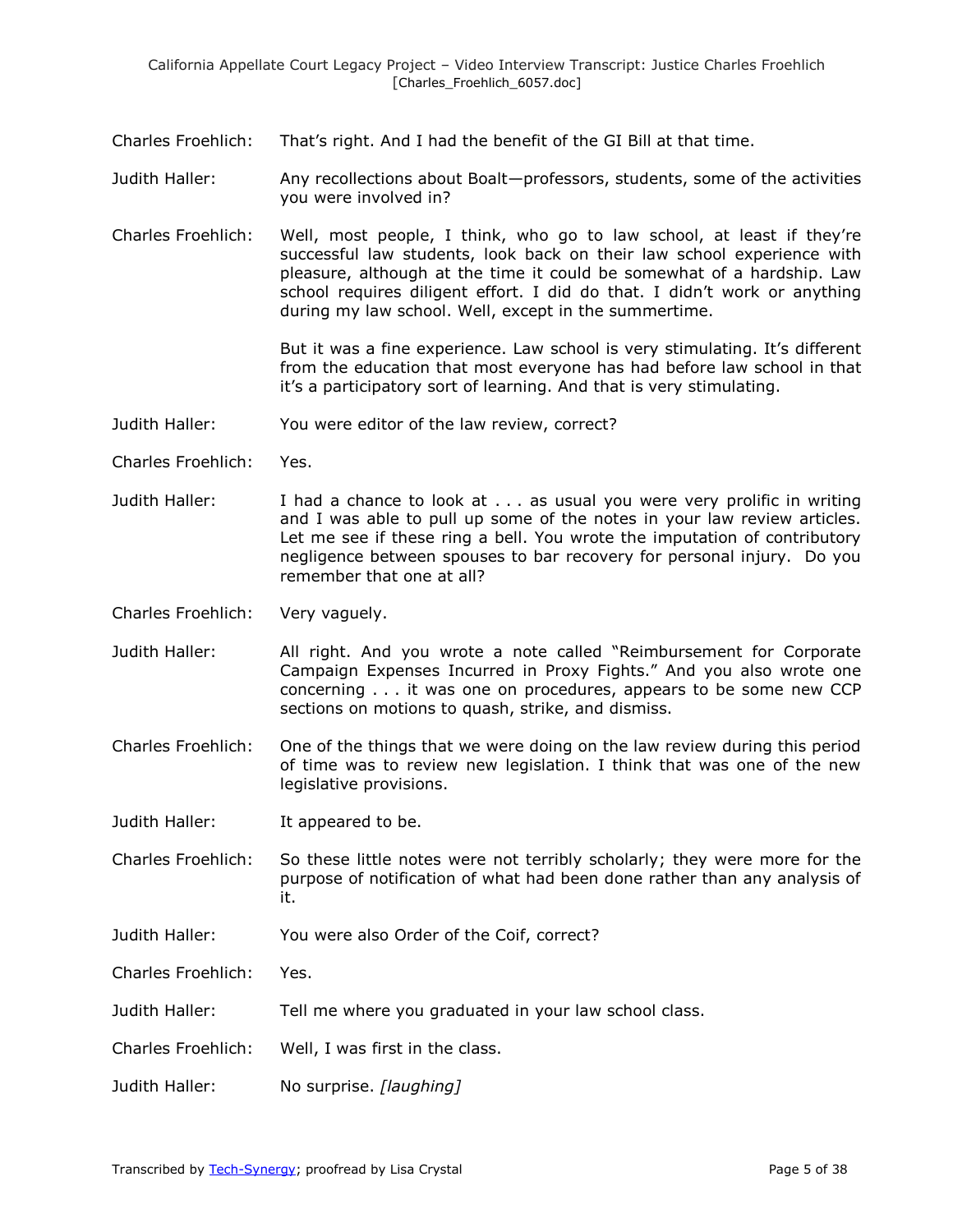- Charles Froehlich: It was kind of amusing, because my good friend Helmut Loring at the end of the first semester was first in the class and I was second. I had been studying with a fellow who sat next to me in class, and he wound up in the middle of the class. And so I thought, "Well, I better study with Helmut.‖ So I did, and I was first in class ever after. *[laughing]*
- Judith Haller: The two of you were quite a study group team, then?
- Charles Froehlich: Yes.
- Judith Haller: And you and Millicent had your first child while you were in law school.
- Charles Froehlich: That's right.
- Judith Haller: Is Marion the one who went on to become a lawyer?
- Charles Froehlich: I had two daughters, the first and the second Marion and Susan, both of whom went to law school, both of them after doing something else first. I don't think they considered it to be very attractive to be a lawyer until they tried to do other things, and I suppose came to the same conclusion I had come to—namely that if you don't have great talent for much of anything, you can be a lawyer.
- Judith Haller: *[Laughing]* It does seem that a legal degree gives you a professional degree that allows you to go into many, many areas.
- Charles Froehlich: That's right.
- Judith Haller: Unlike our friends who are perhaps more talented in terms of science and technology; they're somewhat more limited.
- Charles Froehlich: True.
- Judith Haller: So obviously having had such a distinguished career at Boalt, I would have supposed that when you graduated back in 1956, you virtually could have gone anywhere you wanted to in California. And I know you ended up in San Diego with a small firm; tell me a little bit about how that happened.

#### (00:15:11)

- Charles Froehlich: It's true that at least in those days, people hiring new lawyers relied very heavily on the academic background of the new person. And so if you were editor of the law review or graduated high in your class, you had entrée to various potential employers. And I interviewed around California.
- Judith Haller: Well, let me back up. You interviewed with some fairly large firms, correct?
- Charles Froehlich: Yes, I interviewed with major firms in San Francisco: Pillsbury Madison, McCutcheon firm, Gibson Dunn in Los Angeles. But by that time, I was kind of weary of a lot of bookwork, and I knew that first-year lawyers,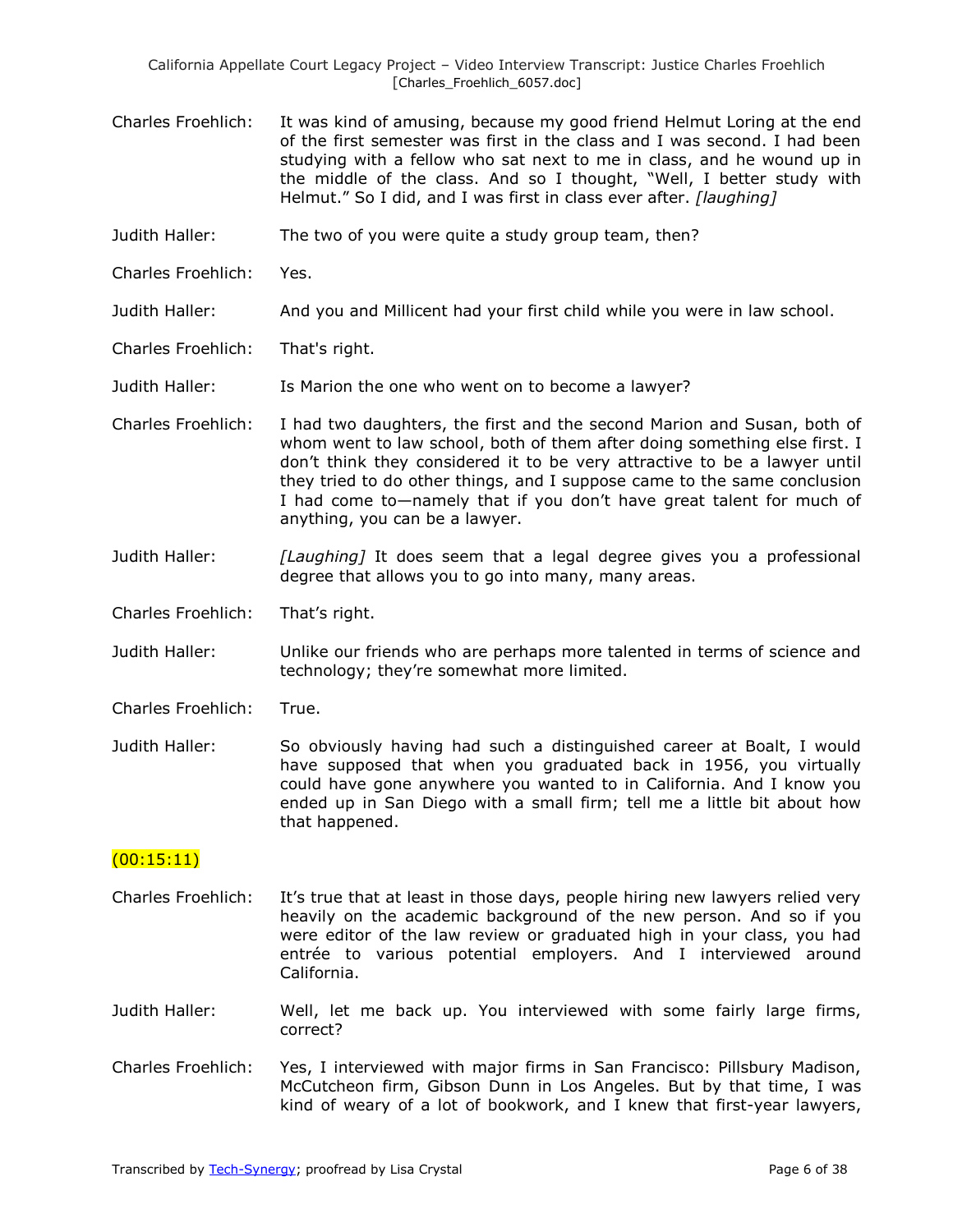> and second-, and usually third-year lawyers spent most of their time in the law firm's library. I wasn't really attracted to that. Besides, I don't think I was interested in moving to a big city. So I got the California map out and found San Diego, which I had not lived in previously, and came down here and interviewed with firms down here.

- Judith Haller: Let's talk a little bit about your first experience with private practice. You arrived as a brand-new lawyer in 1956 and you were there for about four to five years. Who did you practice with and what kind of work did you do?
- Charles Froehlich: I practiced with another Boalt graduate who was about four or five years older than I was, named Byron White. We formed a firm called White & Froehlich. And then later one of my other classmates, Paul Peterson, joined us, so it was White, Froehlich & Peterson. We did everything.

Byron was a CPA-lawyer, and so he attracted tax work; but I wasn't, and so I did everything. Back in the '50s, many lawyers did everything; they don't much do that today, but then people were general practitioners mostly.

- Judith Haller: Just to put things in perspective, of course Paul Peterson is someone who has been in the San Diego community for years, and I always associate real estate work with Paul Peterson. Now, did you do real estate work or just a potpourri of everything?
- Charles Froehlich: Pretty much everything. I even did some criminal defense work.
- Judith Haller: Give me a sense of how big the bar was at that time in San Diego.
- Charles Froehlich: I think the bar association was 200 or 300 people, but the downtown active bar people numbered probably 75.
- Judith Haller: Did everyone tend to know each other?
- Charles Froehlich: Yes. You pretty much knew people. There was a camaraderie among people who practiced downtown. We would go to court and probably know most everybody who was there on the law and motion calendar, for instance; and of course we would know all the judges, and the judges pretty much knew us.
- Judith Haller: And help me with a sense of how many judges were where there back in the mid-'50s.
- Charles Froehlich: I think there were nine superior court judges and then some municipal court judges.
- Judith Haller: If my memory serves me correctly, we didn't have a federal court down here at that time. Did you have to go to L.A. at that point?
- Charles Froehlich: No. I think it was a branch of the Los Angeles court with one judge.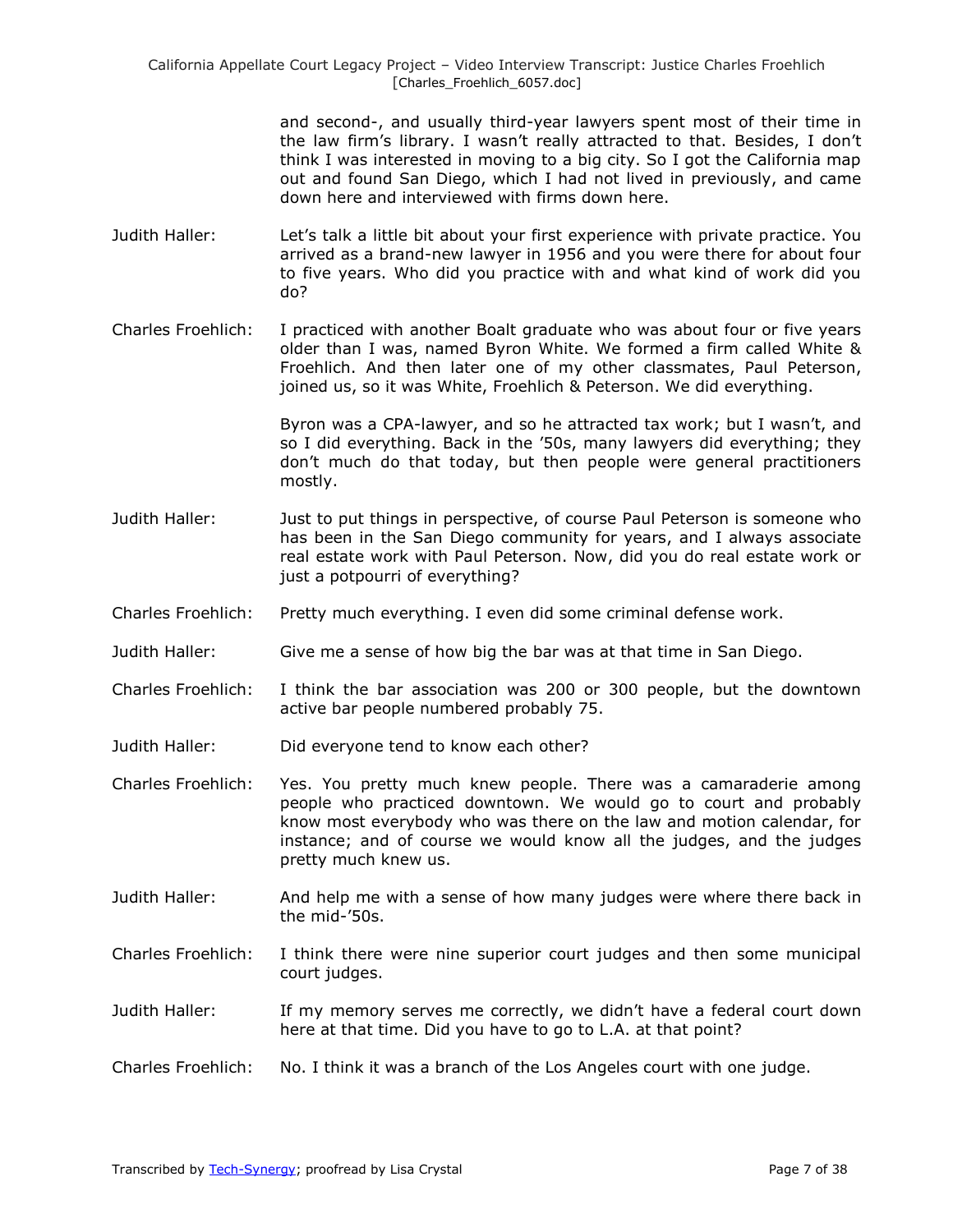- Judith Haller: At least you could do all your federal and state work out of San Diego. How is it that you took a bit of a respite and you ended up teaching at Boalt? Tell me how that happened.
- Charles Froehlich: It happened because I had contact with the dean of the school at that time and at some meeting or other. He knew I had graduated high in the class and that I was out in practice. He asked me if I might like to come back and teach law. Well, I thought that was a great compliment, because I had always conceived of the law professors as being very intelligent and talented people and also thought that that occupation would be very pleasant—certainly more pleasant than practicing divorce law and criminal law and everything else in San Diego. So I said, "Sure, I think that would be great."

## $(00:20:09)$

| Judith Haller:            | What did he want you to teach?                                                                                                                                                                                                  |
|---------------------------|---------------------------------------------------------------------------------------------------------------------------------------------------------------------------------------------------------------------------------|
| <b>Charles Froehlich:</b> | He said, "There's only one drawback. The reason I'm asking you is<br>because you would have to teach income tax law."                                                                                                           |
| Judith Haller:            | Had you had any experience in income tax law at that point?                                                                                                                                                                     |
| <b>Charles Froehlich:</b> | No.                                                                                                                                                                                                                             |
| Judith Haller:            | So what did you do?                                                                                                                                                                                                             |
| <b>Charles Froehlich:</b> | I said, "Sure, I can teach income tax law." [laughing]                                                                                                                                                                          |
| Judith Haller:            | Did you spend the summer getting up to date on income tax law?                                                                                                                                                                  |
| <b>Charles Froehlich:</b> | Yes, I tried to memorize all the code sections, which is what all income<br>tax lawyers and judges are supposed to know. And I did that pretty well.                                                                            |
| Judith Haller:            | Let's talk about that for just a minute, because it appears again that you<br>did quite a little bit of writing. You were at Boalt from 1963 to 1965,<br>correct?                                                               |
| <b>Charles Froehlich:</b> | Correct.                                                                                                                                                                                                                        |
| Judith Haller:            | And you taught tax, probate, and trust, correct?                                                                                                                                                                                |
| Charles Froehlich:        | That's right.                                                                                                                                                                                                                   |
| Judith Haller:            | You wrote, it looks like, a couple of-were they books? "Selected Papers<br>on Problems in Taxation of Business Enterprises" and "Selected Tax<br>Problems of Lawyers." Now, were those books or articles, or what were<br>they? |
| <b>Charles Froehlich:</b> | They were segments of books. I think some of them were CEB books I<br>wrote chapters on.                                                                                                                                        |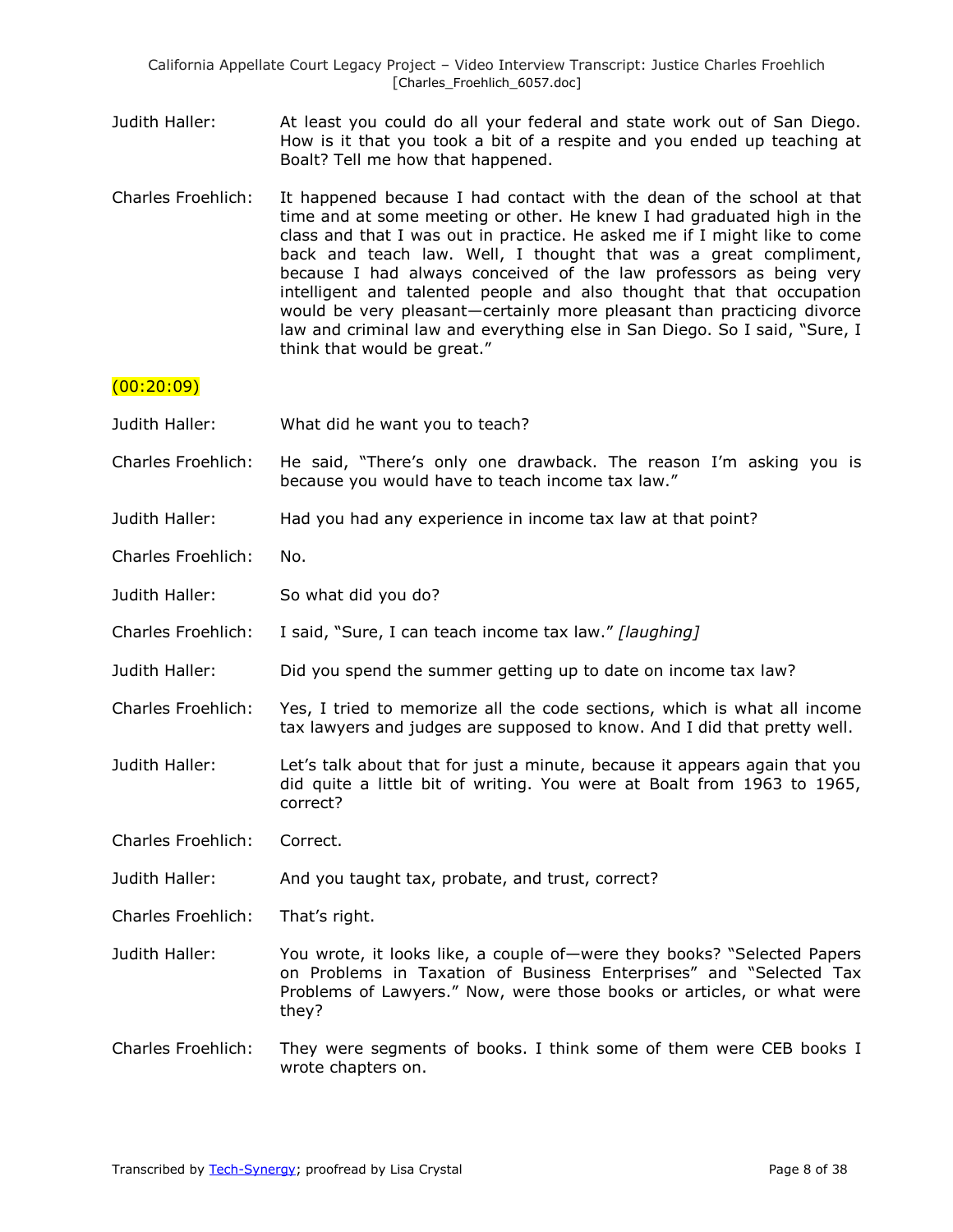- Judith Haller: Again, so, notwithstanding the fact that you hadn't really practiced in tax or taken many tax classes, all of a sudden by 1963, '64, and '65 you're not only teaching tax, you're writing chapters for books.
- Charles Froehlich: That's right.
- Judith Haller: You must have liked it.
- Charles Froehlich: I did like it.
- Judith Haller: Shortly after that it appears you wrote also an article called "Clifford Trusts' Use of Partnership Interest as Corpus Leaseback Arrangements." Do you remember that one?
- Charles Froehlich: Yes, all new professors are obligated to write something, and that's what I did.
- Judith Haller: Did you find that teaching was all that you expected and hoped it would be, or were you after a few years anxious to get back to the practice of law?
- Charles Froehlich: I found teaching very enjoyable, and as a matter of fact even after I left Boalt, I continued to teach on a part-time basis at the local law schools.
- Judith Haller: Here in San Diego?
- Charles Froehlich: Yes. I enjoyed that, but I concluded that the milieu in Berkeley at that time and maybe at most law schools was kind of stultifying. I have always been sort of a conservative person politically and socially, and that's a minority in most law schools and certainly was at that time in Berkeley. Berkeley was going through a difficult period of time at that time.
- Judith Haller: Right, because '63 to '65 would have been the beginning of the very strong student activism—if I can politely say that—at Berkeley, correct?
- Charles Froehlich: That's right.
- Judith Haller: Things became even more intensified as the '60s went on.
- Charles Froehlich: Yes.
- Judith Haller: So you returned to San Diego to practice again with Byron White and Paul Peterson, correct?
- Charles Froehlich: Yes.
- Judith Haller: Tell me—that would have been basically '65 to '72—what kind of law did you practice at that time period?
- Charles Froehlich: Since I had been teaching income tax, I knew something about that. And so I attracted some clients who had tax problems and business problems. So I did more business in tax law than certainly I had done before I went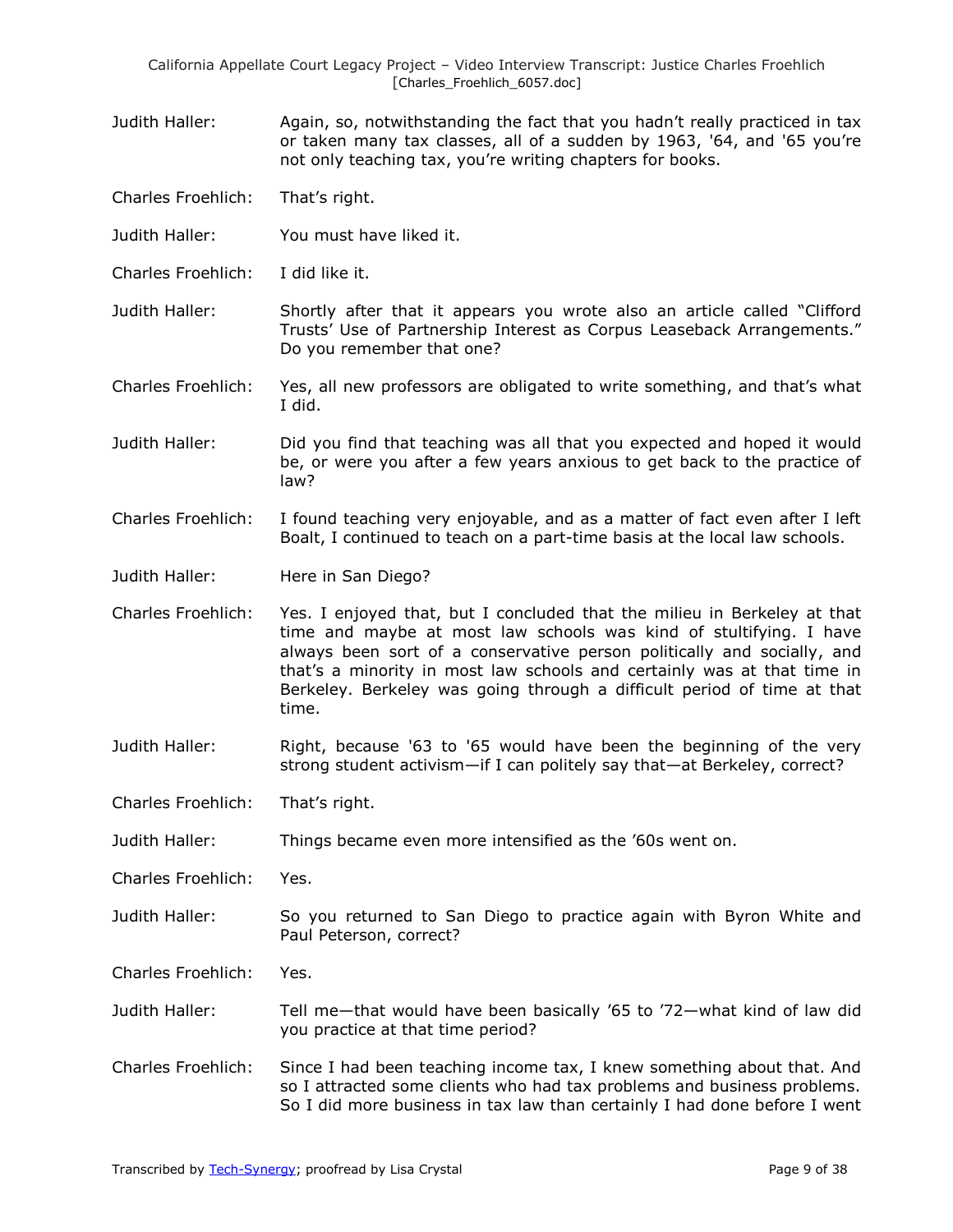> up to Boalt. But we still had a general practice, the whole firm. We would take almost anything that walked in the door.

- Judith Haller: The legal community in San Diego was growing by that time, correct?
- Charles Froehlich: Slowly.

Judith Haller: At one time the name of the firm was White, Price, Froehlich & Peterson, and the Price is Sol Price of Fed-Mart and Price Club?

- Charles Froehlich: Yes.
- Judith Haller: How did that come about?

Charles Froehlich: Well, I think when I was talking to you previously, I mentioned the incident; Sol Price was a very competent lawyer and he was a senior partner of a firm called Price, Procopio, Cory & Schwartz.

#### $(00:25:05)$

But then he went into the retail business, starting Fed-Mart and then later starting Price Club, and pretty much got out of law, except he continued to have his bar card and he was a licensed practitioner.

But he didn't go back to his old law firm very often. And then one day when he came back, he found they had moved and hadn't given him a key to the new office, and he was a little put out about that. He talked to Paul Peterson about it, and Paul said, "Why don't you come and join our firm? We'll give you a key." [laughing]

Judith Haller: So, a nice addition.

Charles Froehlich: And he did. And then we got some very interesting legal business.

Judith Haller: I bet you did. If nothing more, he was certainly a rainmaker for the firm, I would imagine.

Charles Froehlich: He certainly was.

Judith Haller: Speaking of that, is that when you started doing some securities work?

- Charles Froehlich: Yes, during that period of time the firm started doing securities work, which was very interesting.
- Judith Haller: Now, when you say securities work in this day and age, I envision teams of lawyers trying cases, and discovery with boxes and boxes and boxes of discovery; was that your experience doing securities work back then? Tell me about it.
- Charles Froehlich: No. We weren't doing securities litigation work; we were doing securities promotional work—that is to say, fighting with the Securities and Exchange Commission, dealing with brokerage firms, helping people go public with their small firms. We didn't do any litigation.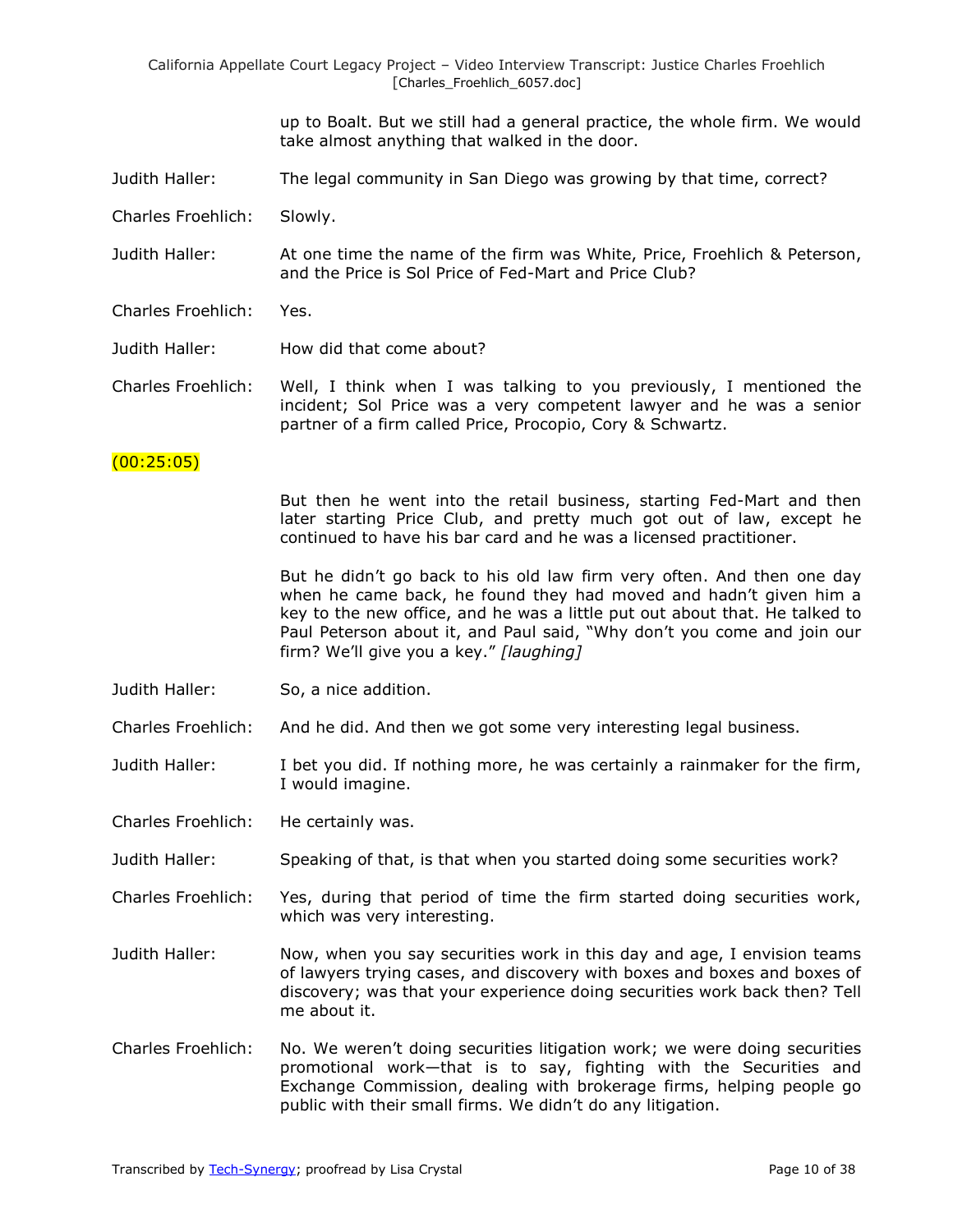- Judith Haller: But you were doing what today would be ... if you were taking people public, that's certainly a highly controlled area of the law at this point in time.
- Charles Froehlich: That's right. As you say, if you do that today, most people will have cadres of lawyers working on any one case. We didn't do that; we had one lawyer or two at the most. And we didn't have Xerox machines. We didn't have fax machines, had to type everything. Can you conceive of a secretary typing long documents with six carbons?
- Judith Haller: Well, I can certainly recall even when I started we were just going to electric typewriters, but certainly we didn't amend things and revise things with the level of frequency that we do now. It's too easy now.
- Charles Froehlich: Yes.
- Judith Haller: Let's see. I know that you were admitted to the tax court, and was that at Boalt or while you were practicing?
- Charles Froehlich: That was after I came back.
- Judith Haller: And did you find the nature of this work satisfying, working directly with clients and helping them achieve whatever business objective they had?
- Charles Froehlich: Yes. Conducting a business law practice in a small town is a satisfying experience because you wind up representing interesting people—people you like to have lunch with, that you like to be friends with. And you wind up handling most all their problems. We hardly ever referred anything out unless it was a criminal problem.
- Judith Haller: So you were full service to whatever the client needed other than perhaps criminal or . . . did you do family law for clients as well?
- Charles Froehlich: Yes. One recollection I had is representing a major brokerage firm in town. And one of the senior partners needed a divorce, so I helped him get his divorce.
- Judith Haller: At the same time I know that you were involved in bar activities. You were president of the Barristers Club, correct?
- Charles Froehlich: I don't know if I was president or not, but I was on the board of directors.
- Judith Haller: But you did become president of the San Diego bar in 1971?
- Charles Froehlich: Yes.
- Judith Haller: There were a couple of activities that took quite a little bit of your time at that time. Can you tell us a little bit about the bar building and if you recall about the request by the bar that there be a study of the grand jury in San Diego?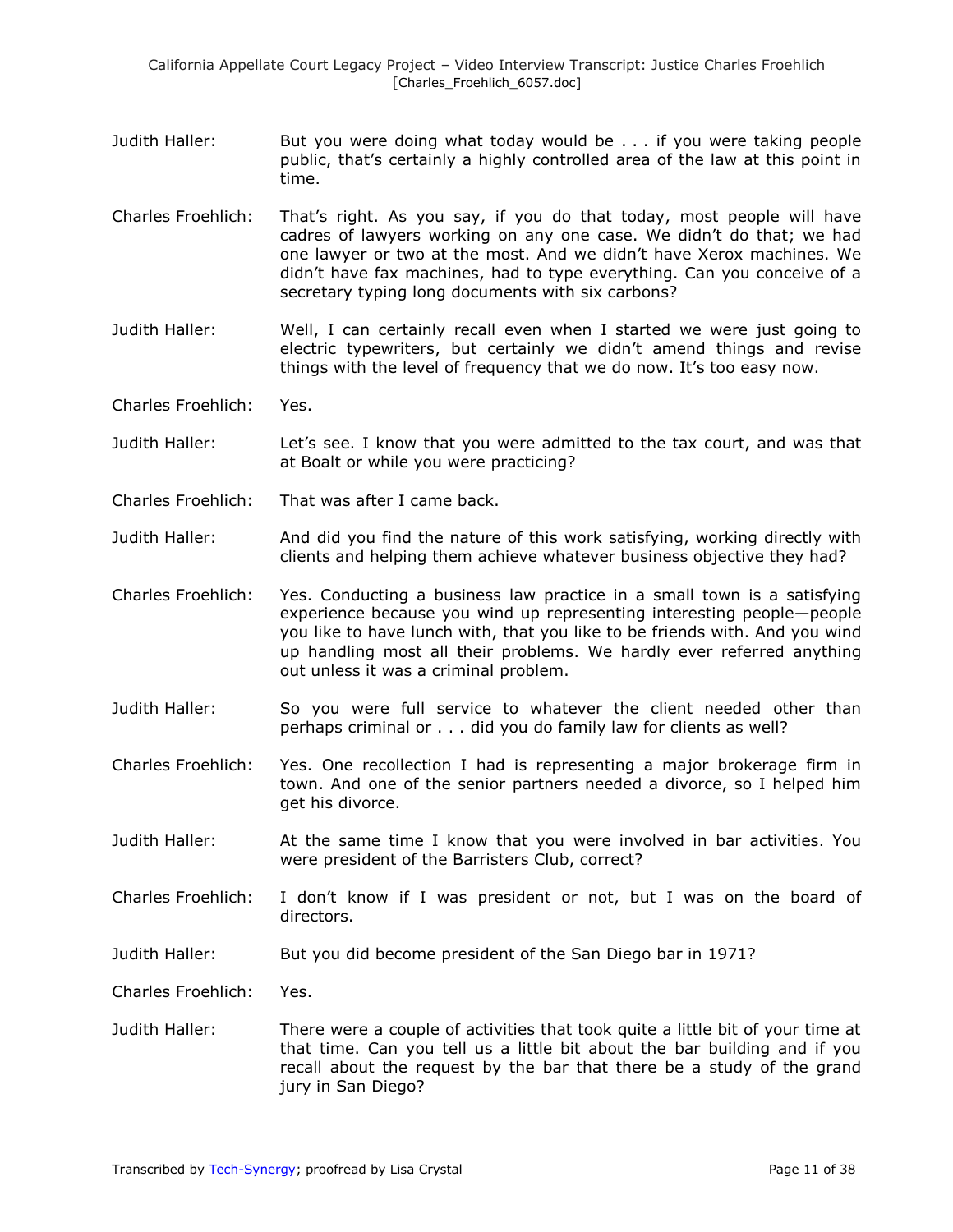## $(00:30:00)$

Charles Froehlich: I only vaguely recall the grand jury issue. The bar was small potatoes in those days financially compared to what it is now. And we didn't have much money, but we cast about for an appropriate place for the bar office, had a small building on 5th Avenue for a while. And that was one of the things that occupied our time at the bar. And of course we did the administrative things that bars are supposed to do. We managed the monthly meetings; we had monthly meetings then.

> The bar is so big and anonymous now that it doesn't do that much anymore, but we had monthly meetings.

- Judith Haller: And by monthly meetings you mean where you invited every attorney to attend?
- Charles Froehlich: Yes. Luncheon meetings, come have lunch, hear a speaker.
- Judith Haller: And, would you have 100 people?
- Charles Froehlich: Seventy-five hundred people maybe, and we would all walk to the meeting at the old San Diego Hotel from downtown where everybody officed. Now you couldn't do that; they office out in University City or someplace.
- Judith Haller: Sure. And I'm thinking the old San Diego Hotel which is on Broadway that was directly across the street from the state court and the federal court and recently was imploded.
- Charles Froehlich: That's right.
- Judith Haller: Yes, certainly one of our historical buildings. What was the relationship between the bench and the bar?
- Charles Froehlich: It was very cordial and close. The judges, most all of them would come to the bar meetings; they would all be introduced and stand up and participate. They would come to most all of our social occasions. There wasn't the potential problem that's seen to be conceived today in relationships between lawyers and judges. If you went to the Grant Grill after a trial and the judge who was listening to your case was there, well, you'd sit down and buy him a drink. Nobody thought anything about that.
- Judith Haller: As we all know, that would not be considered appropriate in this day and age.
- Charles Froehlich: A judge wouldn't even go to the Grant Grill these days.
- Judith Haller: Speaking of another historical place in San Diego's legal history, the Grant Grill, let me ask you one thing. I'm trying to put this in time perspective. There's sort of this legend about the San Diego County Bar Association, that someone was very bright and purchased some property that's right by the courthouse that's used for parking space. Do you know anything about that, what time period that was? Was that before you?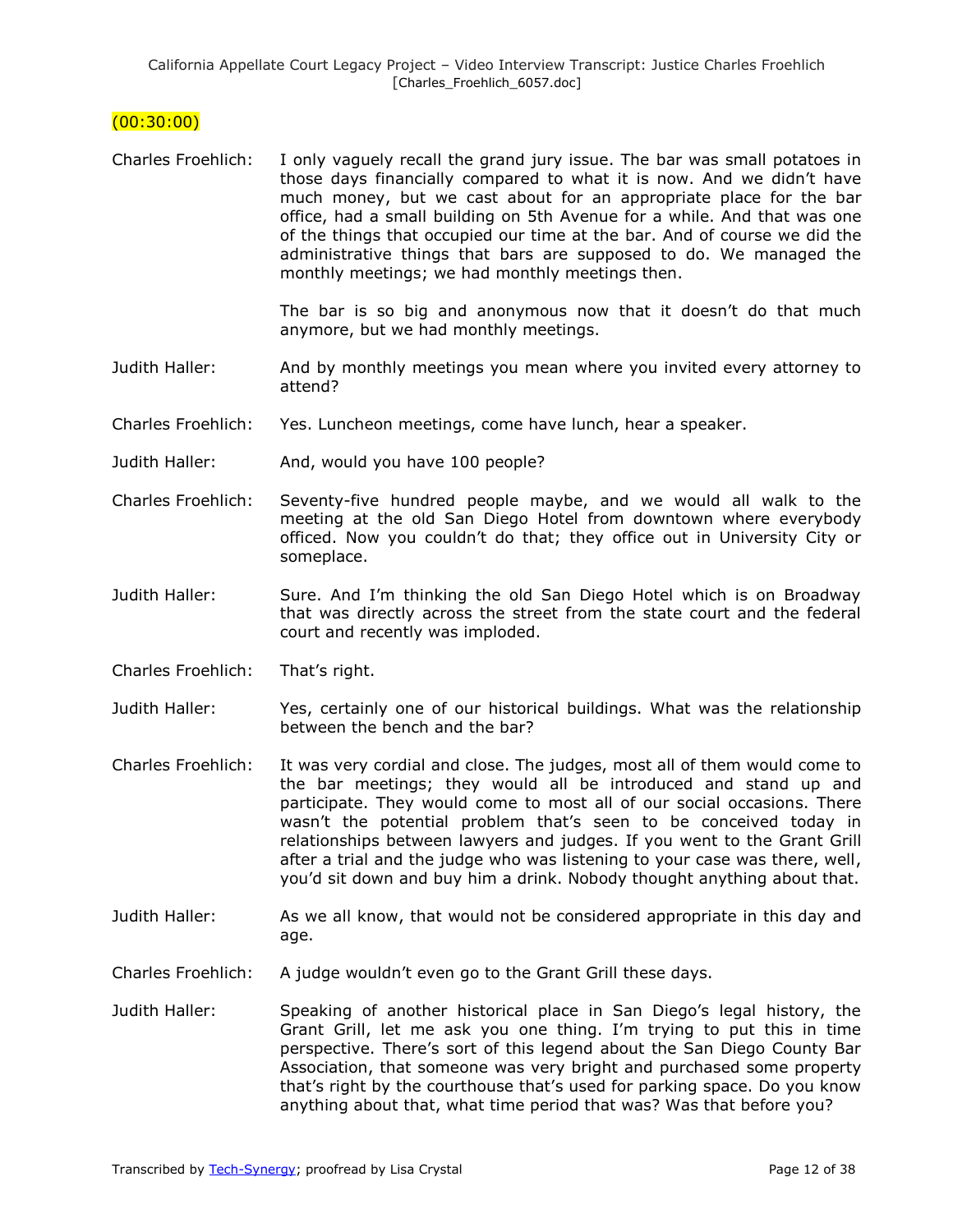- Charles Froehlich: That was after I was president and the person who bought that piece of property was Jim Hervey . . .
- Judith Haller: I didn't realize that.
- Charles Froehlich: . . . who was a prominent divorce lawyer in town. Subsequently when the bar was again looking around for property, my recollection is that Jim sold it to the bar at a very reasonable price. And later the bar experienced tremendous appreciation and value in that piece of property.
- Judith Haller: Absolutely. And I know they have wrestled many, many times with the issue of, do we keep it as a very profitable parking lot or do we use it to build our own building or sell it off. So we'll see what happens 20 years from now; right now it's still sitting there as a parking lot.

So you were in private practice, back to Boalt, and now it's 1972 and a big change in your life occurs: you're appointed to the superior court.

- Charles Froehlich: Yes, by Governor Reagan.
- Judith Haller: Yes. Was that something you had always thought you wanted to do, or was it just time for a change?
- Charles Froehlich: It was just time for a change.
- Judith Haller: Because let's see, by that point in time you'd been practicing what, 15, 16 years?
- Charles Froehlich: Yes.
- Judith Haller: All right. And what do you recall about the appointment process at that time? Did you have that horrible PDQ to fill out, the 25-page questionnaire, or was it a simple application?
- Charles Froehlich: It was just a simple application.
- Judith Haller: So you applied and—

(00:35:00)

- Charles Froehlich: There was an appointment secretary from the Governor's Office who interviewed you. And I think we had the bar committee that evaluated people at that time.
- Judith Haller: But not the JNE yet?
- Charles Froehlich: I don't think the JNE, no. But it was some kind of committee.
- Judith Haller: So there was some evaluation process, and I think JNE came in during the Governor Brown time period?
- Charles Froehlich: Right.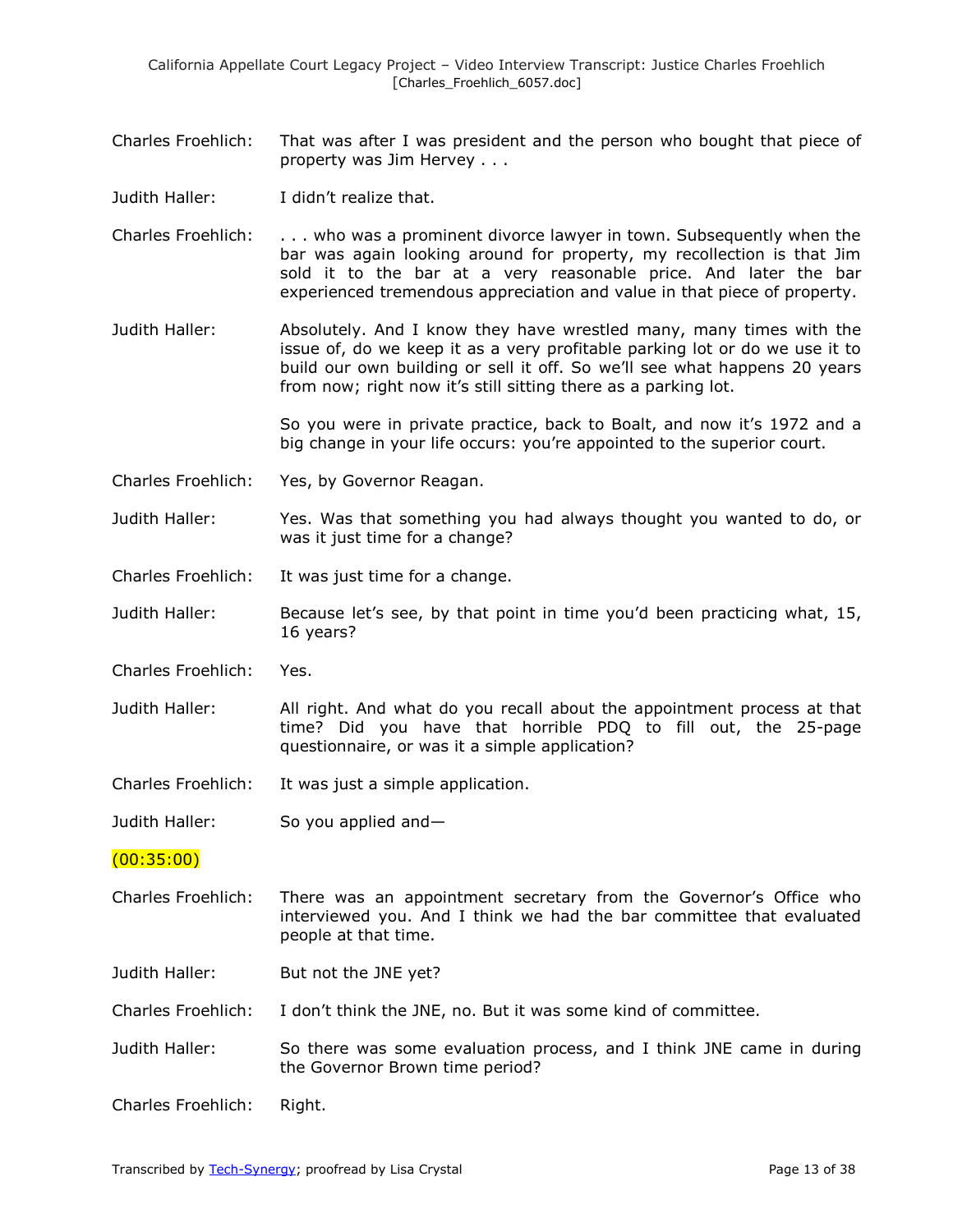Judith Haller: So you go to superior court, and what kind of assignments did they give you?

Charles Froehlich: I did most everything. The only specific assignment that I didn't do was juvenile law, but I did everything else. I started out in the downtown facility, but then I thought it would be nice to go to Vista, and they transferred me to Vista. I was the second judge in Vista.

- Judith Haller: At that point was it you and Judge Lopardo?
- Charles Froehlich: Judge Lopardo and me. I think there are 35 in Vista now, or something like that.
- Judith Haller: That sounds about right.
- Charles Froehlich: Amazing.

Judith Haller: Yes. It is, of course, a very fast-growing area. So when you were in Vista, then, I would assume you did virtually everything up there, correct?

- Charles Froehlich: Yes, we did.
- Judith Haller: You had everything except juvenile delinquency and dependency matters, then, out at Vista.
- Charles Froehlich: That's right. I did everything else. Judge Lopardo liked probate, so he did that, and I did everything else.
- Judith Haller: And then did you come back down to the downtown courts?
- Charles Froehlich: No. I retired in 1982 from the courthouse in Vista.
- Judith Haller: Before we get to that, was there any assignment that was a favorite of yours on the court?
- Charles Froehlich: Yes, I liked the law and motion calendar, the civil law and motion calendar. I didn't much like the domestic law and motion calendar, but the civil law and motion calendar is a very challenging and interesting activity.
- Judith Haller: Because today not everybody has what I'll call an old-fashioned traditional law and motion, civil law and motion calendar. Why don't you describe what a typical day was like in a civil law and motion calendar?
- Charles Froehlich: As you know, but maybe everybody else doesn't, the job of the civil law and motion calendar is to hear and decide small matters, procedural matters, sometimes important matters, but things that come up in the preparation of a lawsuit for trial: demurrers, motions to strike, discovery motions, summary judgment motions. These things are brought to the court on briefs, paperwork. And when the paperwork has matured and everybody has filed his or her brief, then it's presented to the judge in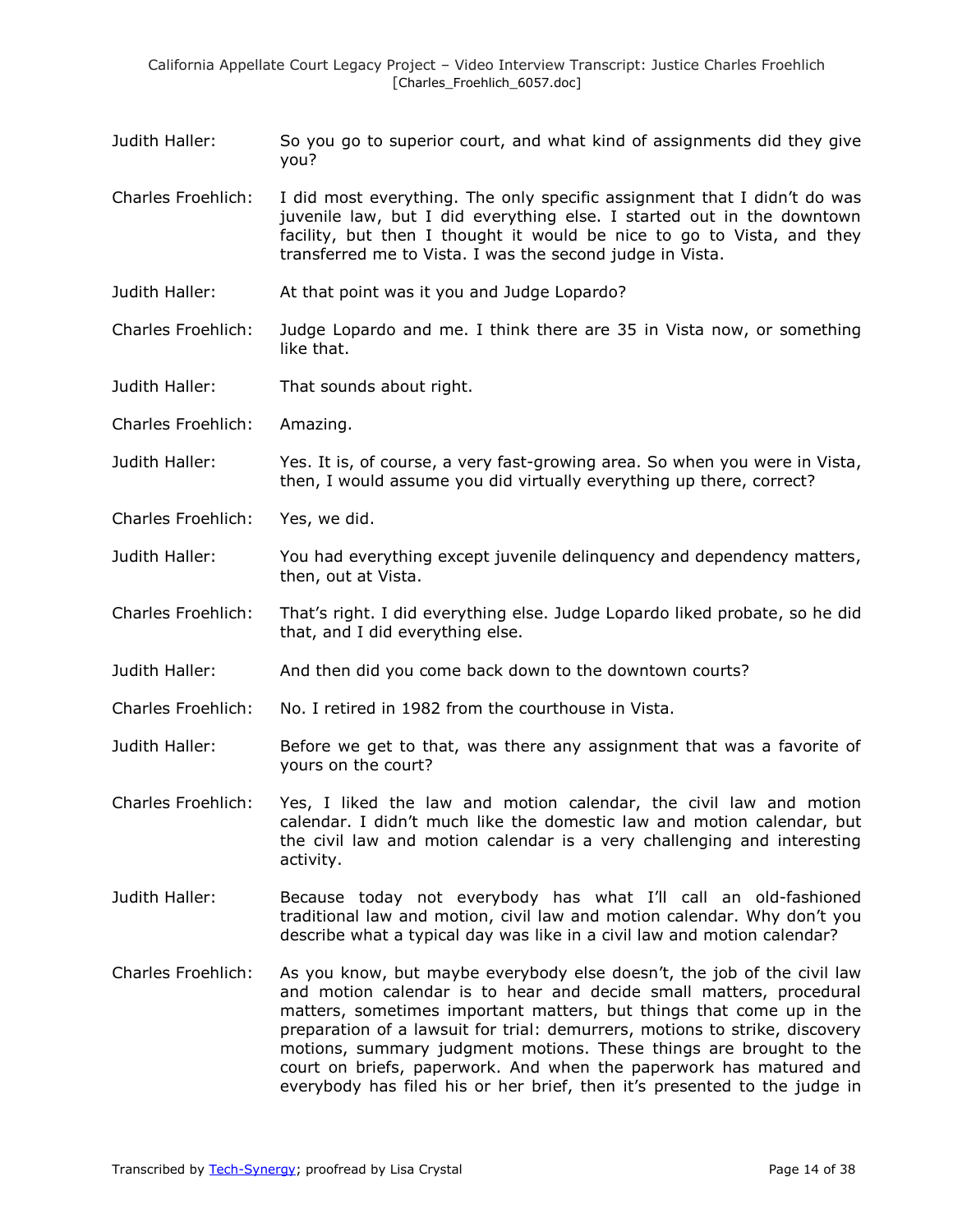> calendar. At that time, a law and motion judge would calendar anywhere from 20 to 30 of these motions in an afternoon.

- Judith Haller: This was a master calendar, so whatever was in the civil system potentially came your way, correct?
- Charles Froehlich: It had to come my way. It was channeled that way, so I had a finger in practically every case that was active. Now, that we calendared 20 or 30 in an afternoon doesn't mean that we necessarily heard that many, because a lot of them would fall out or get resolved—negotiated or something. But we would hear a good number in the afternoon. Sometimes it would run rather late.
- Judith Haller: Did you have anyone assisting you, or were you doing all the research and workup?
- Charles Froehlich: We had one, a lawyer, assisting us; one full-time assistant lawyer working the cases up. The lawyer would provide a summary of the paperwork and usually a suggestion as to how he thinks it might be resolved.
- Judith Haller: I know that during this time period you were assigned, at least temporarily, to our court, to the Court of Appeal.
- Charles Froehlich: Yes, I spent . . . well, I don't know whether it was a month or two months up here.
- Judith Haller: You wrote some published cases during that time period?
- Charles Froehlich: I think so.
- Judith Haller: Do you have any recollection of . . . you and I talked about a criminal case that you had that found its way to the Court of Appeal and then back to you on a sentencing issue.

## $(00:40:00)$

Charles Froehlich: Yes. Well, that came up in our discussion when we were lamenting the fact that there's too much formality and too much detail these days. When I was involved in sentencing someone, I got caught up in this problem of having to recite for the record certain things; I don't remember exactly what it was.

> The crime as to which trial I had been the trial judge was a very serious, severe crime. It was a gang attack and rape on a family who was vacationing in Vacation Village. So when the time for sentencing came, I sentenced the ringleader of this group to as much time in prison as I could. And of course the case was appealed. The appellate court sent it back, saying I hadn't intoned the correct verbal formula, and I was sort of irritated by that.

Judith Haller: And written by someone who became a later colleague of yours, correct?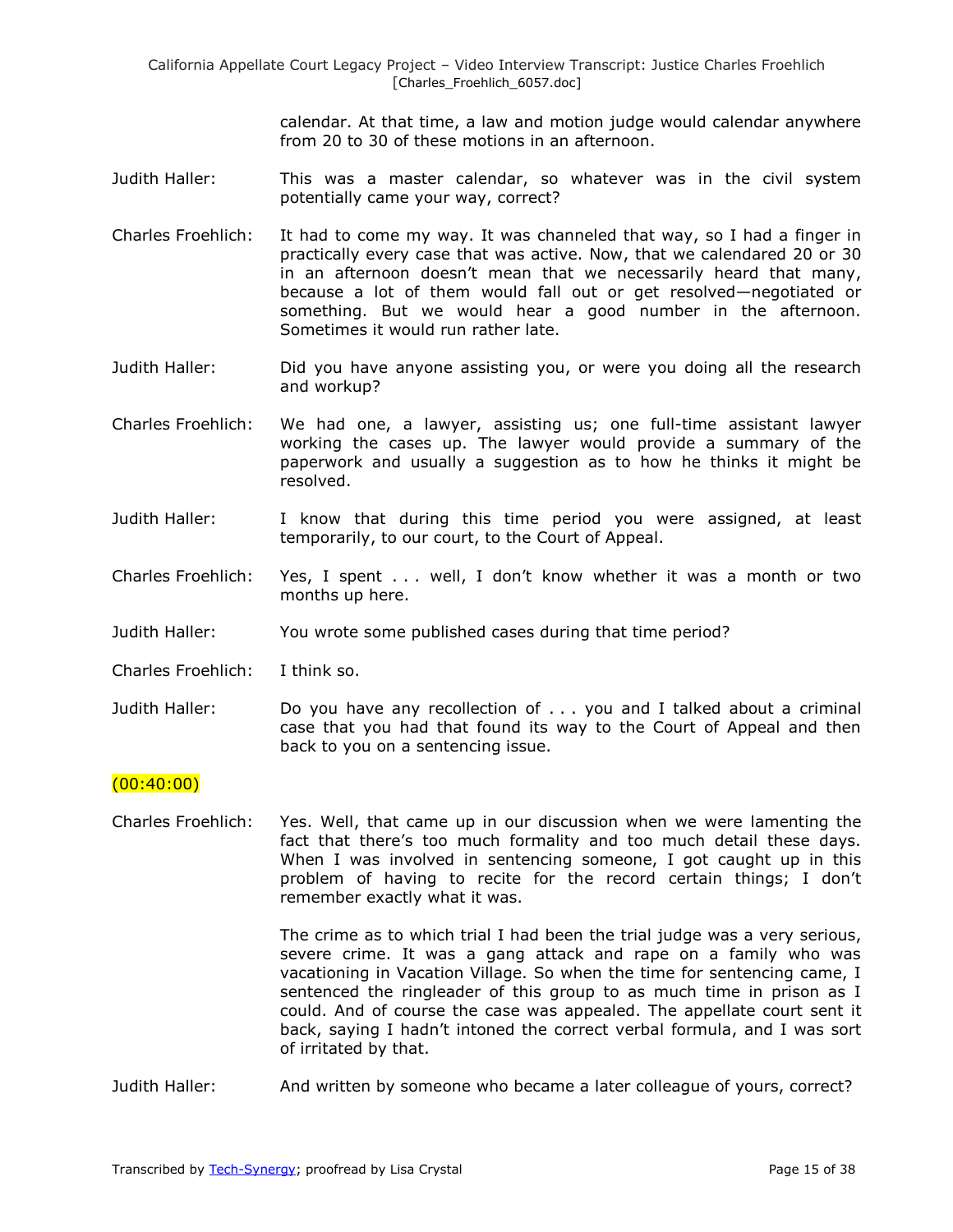Charles Froehlich: Written by Justice Wiener, I believe. So when this felon came back to the bench to be sentenced I went through the formula and then I said, "For the record and for the benefit of the appellate court who may be reviewing this matter again, I want to emphasize that this defendant, this criminal, is one of the worst kinds of people that you will ever run across. He is a worthless piece of humanity. He will be no good to anyone, ever, and he should not ever be released to society. And the reason I'm saying this is to impress the Court of Appeal with the fact that whatever I can do or say to keep him in prison I want to do."

> When it came back, that opinion was published by the Court of Appeal and my statement was included in the case.

- Judith Haller: Yeah, I haven't checked that published appeal, but I have a feeling that what you recited is pretty close to what it probably said on the transcript. correct?
- Charles Froehlich: I think so, yeah.
- Judith Haller: You were on our superior court for 10 years, 1972 to 1982; did you enjoy that time?
- Charles Froehlich: Yes, certainly did. I got bored at the end; that's why I retired. But I enjoyed it.
- Judith Haller: The boredom related to the fact that things became repetitious?
- Charles Froehlich: Yes. Having recited the same jury instructions hundreds of times, it becomes boring.
- Judith Haller: So it was time for you to move on. And what did you do?
- Charles Froehlich: Exactly. I went back into private practice.
- Judith Haller: With the same folks you had practiced with before or—

Charles Froehlich: I rented space from them; basically that's all. I didn't participate in their practice, although I received a few referrals from them; but mostly it was a new practice.

Judith Haller: So you were an independent soul starting again?

Charles Froehlich: Yes.

- Judith Haller: This time period is basically 1982 to 1988. And did you find yourself doing the same kind of work again, or were things slightly different?
- Charles Froehlich: They were different. When I retired, I thought maybe I should go into estate planning and probate and things like that; and so I took some CEB courses on the subject to brush up, but nobody hired me to do that. I think that people thought that because I had been a judge for 10 years that I knew something about trials.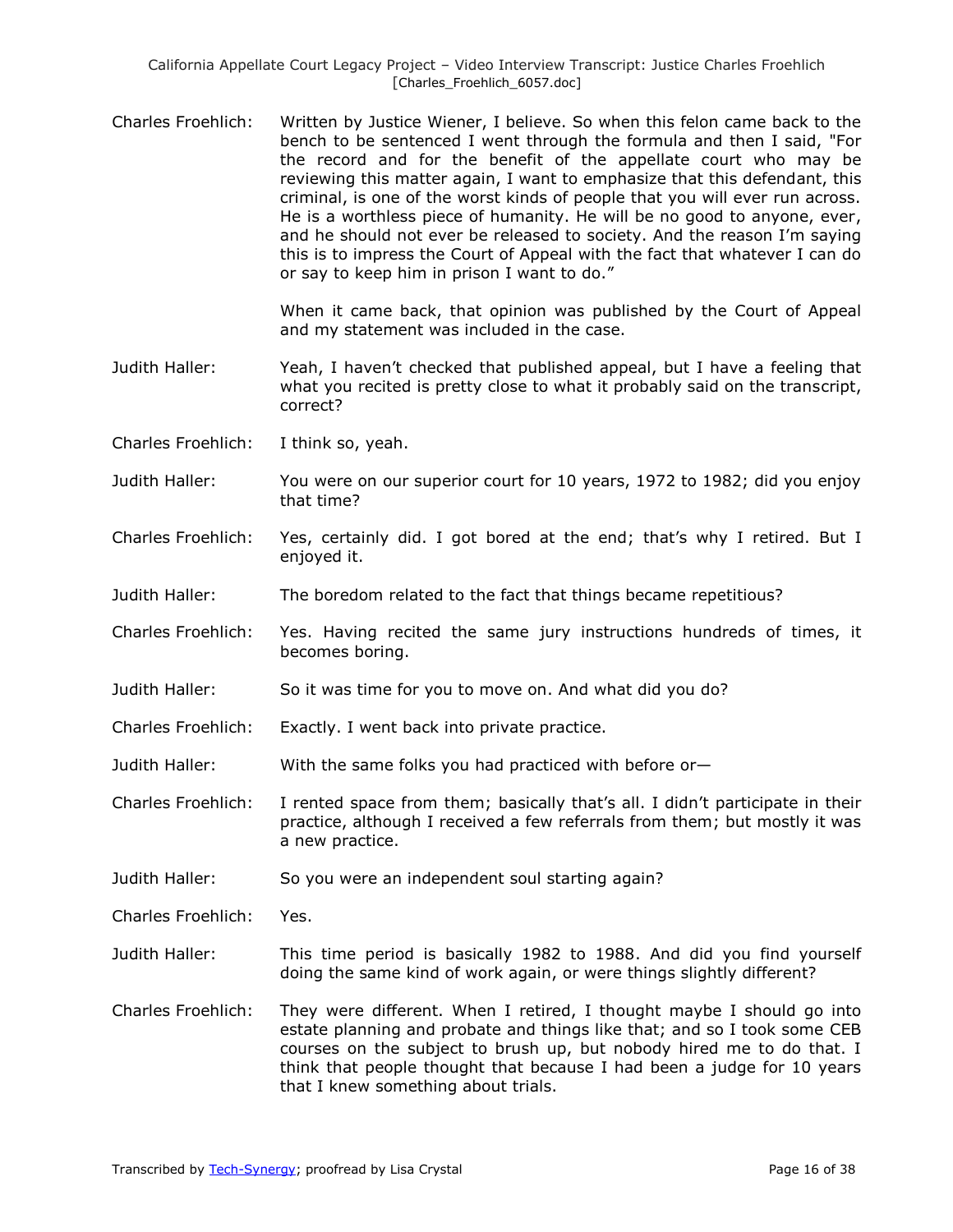> So I had got quite a few retentions in trial work and did some trial work, which was very interesting.

- Judith Haller: You enjoyed that?
- Charles Froehlich: Yes.
- Judith Haller: And did you try them in both state court and federal?
- Charles Froehlich: Yes.
- Judith Haller: At least one of your clients, you represented the tuna fleet, didn't you?
- Charles Froehlich: Most of my litigated cases came out of the tuna industry. I got to know a number of sea captains and tuna boat owners. So I got quite a little tuna business.
- Judith Haller: Did you do their Jones Act work or other type of work for them?
- Charles Froehlich: I didn't do any Jones Act work; I did business litigation of one sort or another.
- Judith Haller: That was a fairly tight community. I mean, at that point in time, the tuna business in San Diego was very important to us commercially, correct?

Charles Froehlich: That's right.

Judith Haller: And so primarily the Portuguese community?

(00:45:01)

- Charles Froehlich: Well, they were all people with some immediate European background: Portuguese, Italian, Yugoslavian.
- Judith Haller: And because I did a little bit of Jones Act work, they are very hardworking people. That's not easy work; difficult work on the boats. But certainly people who have a strong work ethic.

Well, let's see, you practiced—and by that time, by the '80s, San Diego, the community here, was growing quite a little bit. Was the bar different by that time?

- Charles Froehlich: Yes, the bar had increased in membership quite a bit. People were officing outside the core of the city.
- Judith Haller: So by that time we had El Cajon, we had UTC was starting, and North County was growing by leaps and bounds; and South Bay was still a little community, nothing like it is now in terms of such growth down there. Also this was a period of time in San Diego when the—I'll call it the law firm invasion—had started to occur. We started to have . . . the L.A., San Francisco, New York, Chicago firms started to open up branch offices here.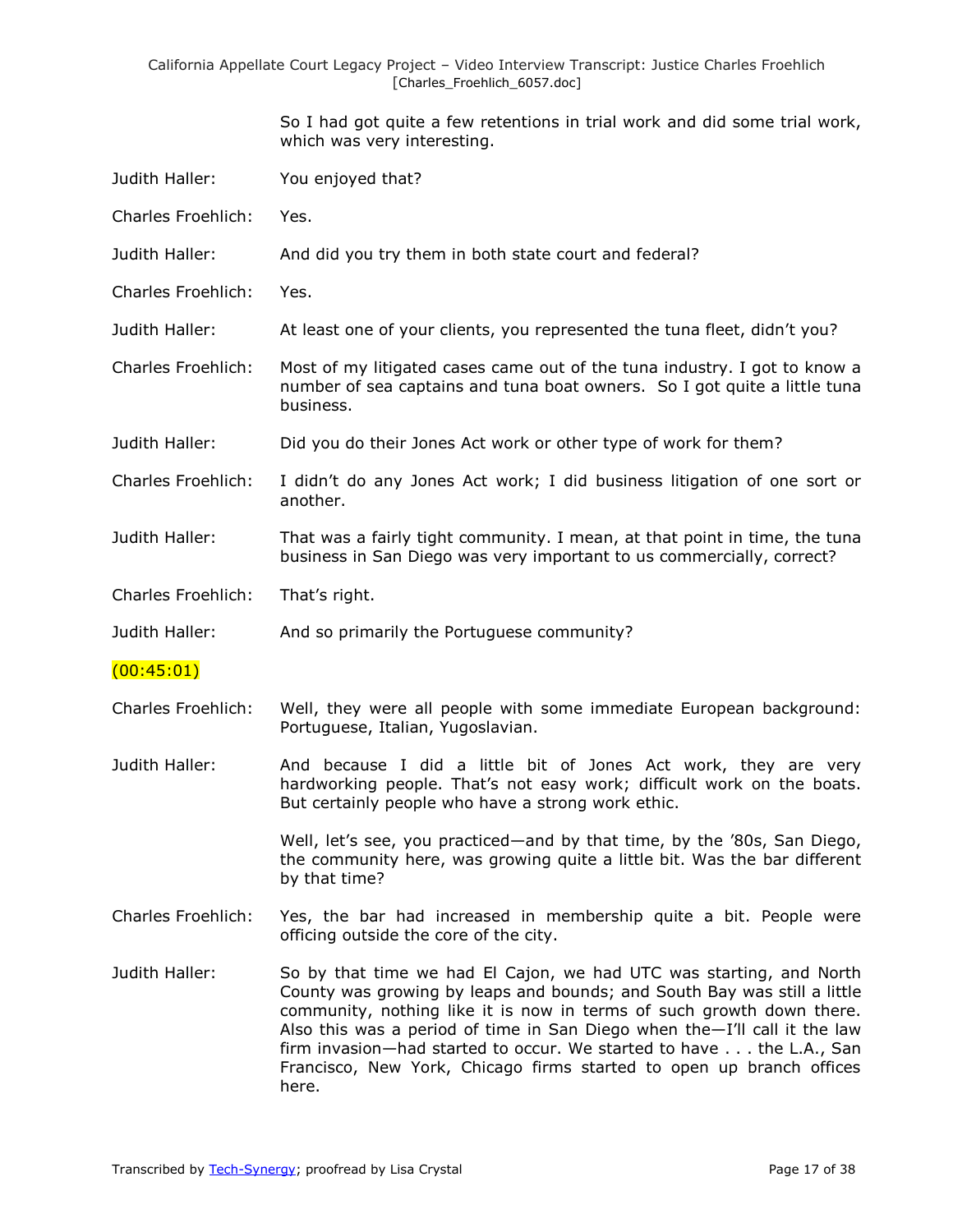- Charles Froehlich: That's right. The big stampede of that, of course, came later, but they started intruding in our practice.
- Judith Haller: What thoughts or observations do you have about how—I called it an invasion, you called it a stampede—what kind of impact do you think that had on our legal community?
- Charles Froehlich: Changed it. Because it was so much more populous you didn't know as many people in the bar, and you certainly didn't know the judges as well. With the influx of people from Los Angeles and San Francisco and other places, we had people who didn't have the personal relationship with other lawyers in town that we used to have.

Let me give you an example of that. When I was practicing in the late '60s, I represented somebody in litigation and Howard Turrentine was the lawyer on the other side. I am sure you know Howard Turrentine.

- Judith Haller: Of course, he became . . . on our federal court for many years.
- Charles Froehlich: Yes. There was a pleading that I prepared for my client and I filed it. I don't remember exactly what it was, but Howard called me up he said, "Charles, you didn't do such and so in your pleading, and you're going to lose this case if you don't correct that." Now, what lawyer would do that today?
- Judith Haller: Probably no one. I've heard those kinds of stories; I've even heard stories during that time period of a medical malpractice defense attorney from one firm who basically shepherded the cases going on in another firm because the attorney, the defense attorney there, was suffering from some medical issues. You wouldn't hear of that today, I don't think.

I take it that . . . we know you didn't have faxes back then and slower practice, and more genteel, and people kind of looked out for each other.

- Charles Froehlich: They did.
- Judith Haller: Not to say that people weren't competitive, because clearly they were, but—
- Charles Froehlich: Oh, yes, they certainly were.
- Judith Haller: I know that San Diego has always prided itself that the way in which we practice law here is different than San Francisco or L.A. and that we're more civil. Do you think that was true back then, and is it true now?
- Charles Froehlich: I think it was true back then; I'm not sure whether it's true now or not. I remember the judge in San Diego who had a sign, maybe it wasn't exactly this, but I think the sign said, "I don't give a damn how you do it in Los Angeles." Or maybe it just said, "I don't care what you do." But the message was there.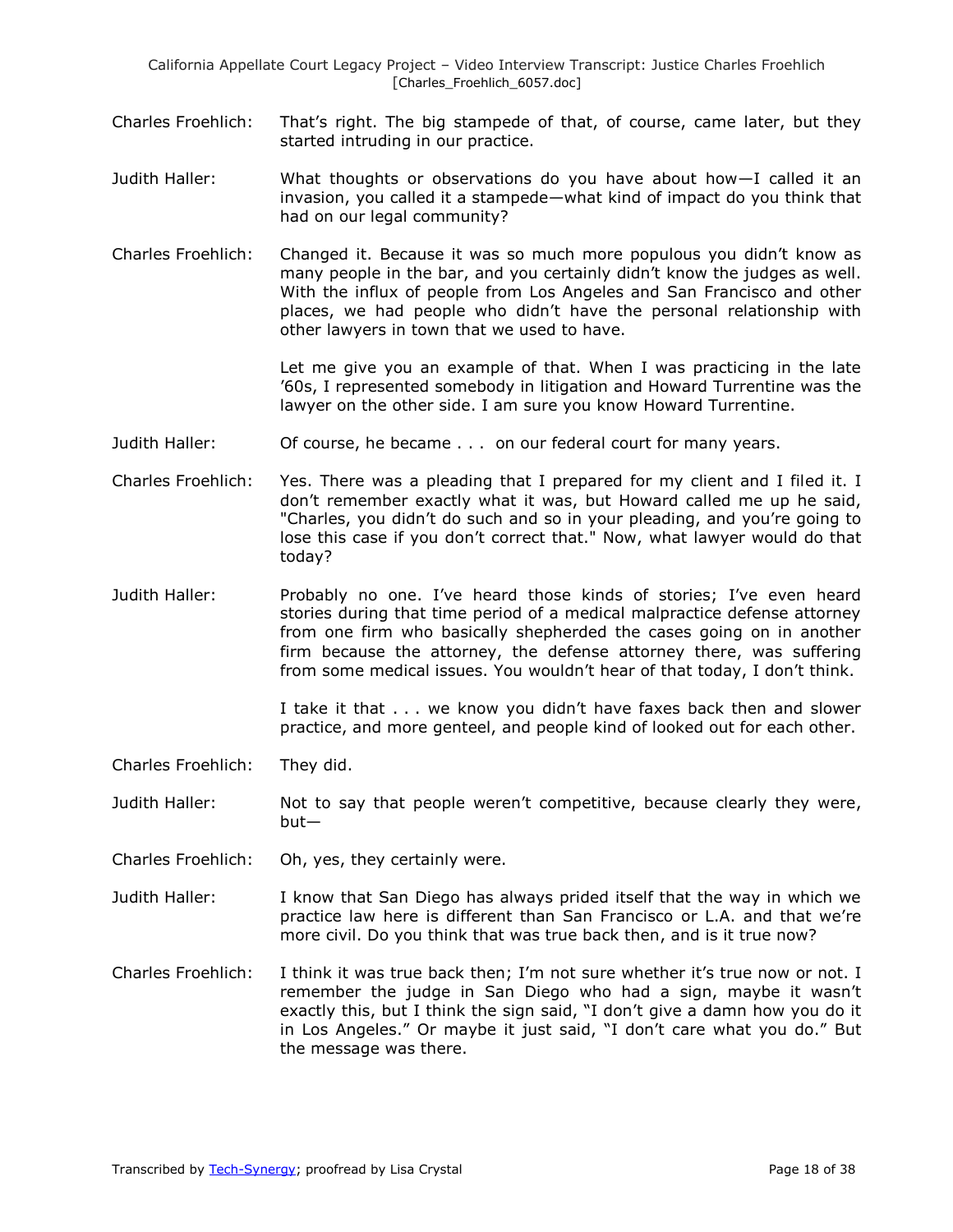Judith Haller: Understood. So we're now about 1988, and you've been in private practice again for about six years. And then you make a big change and you come to our court on the Court of Appeal.

## $(00:50:09)$

- Charles Froehlich: Yes.
- Judith Haller: What precipitated that? Was it just time to move? Did you apply? Did somebody approach you? How did that come about?
- Charles Froehlich: I applied. I think after my tour on the superior court, and after my onemonth stay visiting the appellate court, I thought that that was probably the best legal job that there was.
- Judith Haller: And many would agree with you.
- Charles Froehlich: *[Laughing]* Yes. So one of the reasons that I retired from the superior court and didn't try to get on the appellate court at that time was that there was a Democratic Governor who never would have appointed me.
- Judith Haller: That was Jerry Brown back then.
- Charles Froehlich: That was Jerry Brown. But then in this later period of time, Governor Deukmejian was Governor; I thought I'd have a chance to get on the appellate court, so I applied.
- Judith Haller: Again, I take it it was a more intensive application by that point in time, if I remember correctly.
- Charles Froehlich: I think so.
- Judith Haller: Yes. And then by that time the JNE was in place and local evaluation committees. And you joined our court August of 1988, and two other people joined with you the same day, correct?
- Charles Froehlich: Yes. I think the court was increased by three positions at that time. And the Governor appointed Justice Nares and Justice Huffman and me.
- Judith Haller: Since you were all confirmed on the same day, how did they decide seniority?
- Charles Froehlich: I was told by the then–presiding justice, who was Dan Kremer, that the tradition was to draw straws. So he prepared the straws of three different lengths and we drew them.
- Judith Haller: And what happened?
- Charles Froehlich: Huffman drew the best straw, I drew the second, and Nares drew the third.
- Judith Haller: So that established your seniority.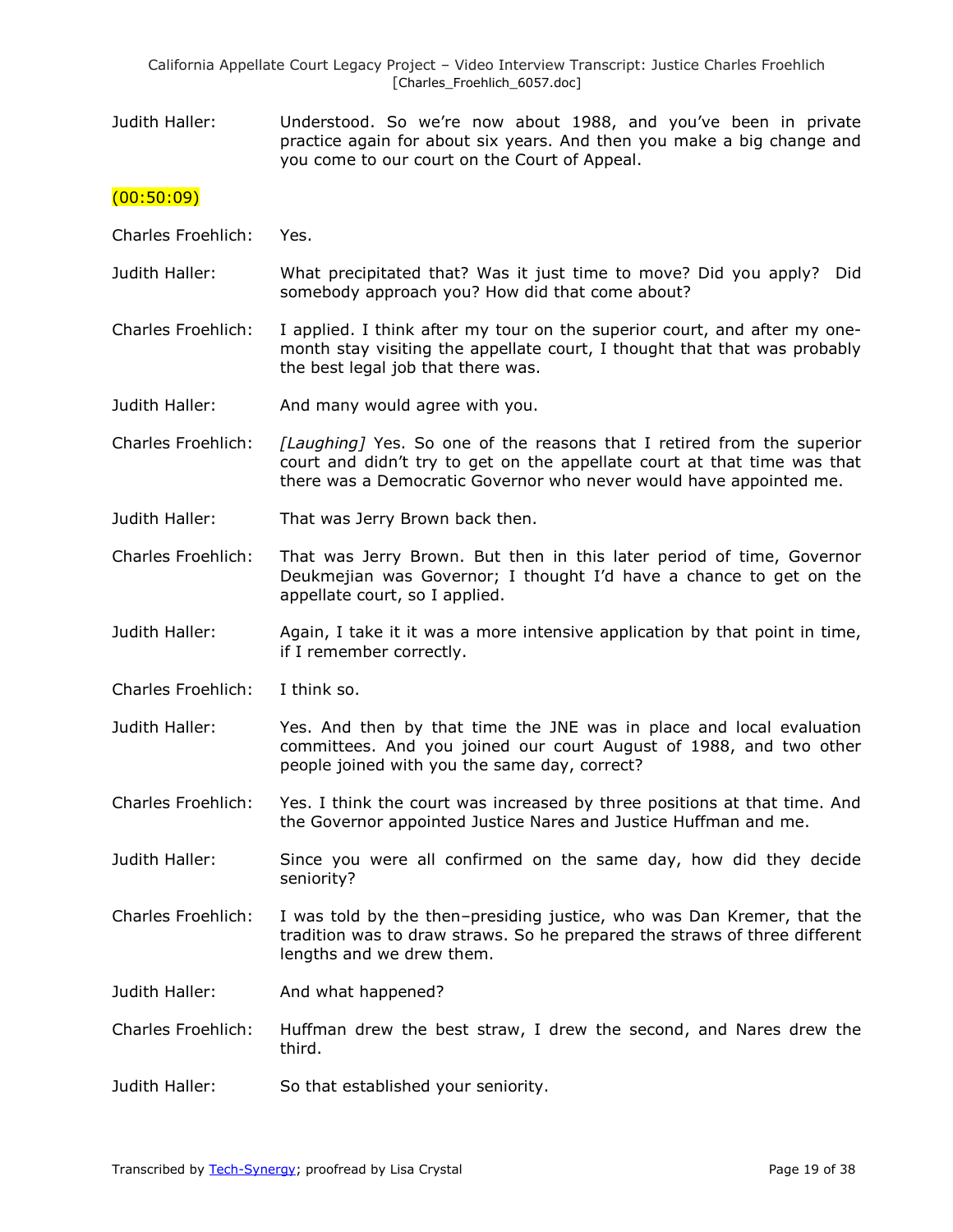Charles Froehlich: That's right.

Judith Haller: Let's see if I can do this by memory. It was Dan Kremer, Ted Todd, Pat Benke, Don Work, and Howard Wiener. That sound right?

- Charles Froehlich: That's right.
- Judith Haller: All right. So the three of you arrived, and I would assume that the reason we got three new positions is that the workload must have been pretty horrendous.
- Charles Froehlich: I would assume so. I don't remember that there was a horrendous workload.
- Judith Haller: Maybe the number is justifiable.
- Charles Froehlich: Coming out of private practice, the office of the Court of Appeal justice seems rather relaxed.
- Judith Haller: I would agree. Having a husband who still practices in the private practice, he reminds me of that from time to time. But in any event, we clearly . . . To be more grounded, San Diego had grown tremendously both in North County, East County, and the South Bay. I've looked at some of those numbers, and we were . . . certainly the caseload suggested we needed help.

Now, I wanted to go back to an issue, because you came to our court and you were here for seven years. And I want to spend some time talking about the types of cases that you had, but the first thing I want to talk to you about was this.

On the superior court you never had a dependency assignment, or as a private practitioner you never had any dependency work; and yet we all know the contribution that you made to not only the case law but to the statutes that apply to dependency. So let's talk a little bit about that. What happened?

Charles Froehlich: The system of assignment of cases in the Court of Appeal at that time, and probably still, was pure chance. So every justice would get his or her share of whatever there was in the pipeline.

> Accordingly, I turned up one day with an important dependency case. I didn't know much of anything about dependency law and neither did my research attorneys. But we slogged through it, and I concluded that it maybe created some new law, though we published it.

# (00:55:01)

Judith Haller: Do you remember what the issue was?

Charles Froehlich: No.

Judith Haller: Okay, fair enough.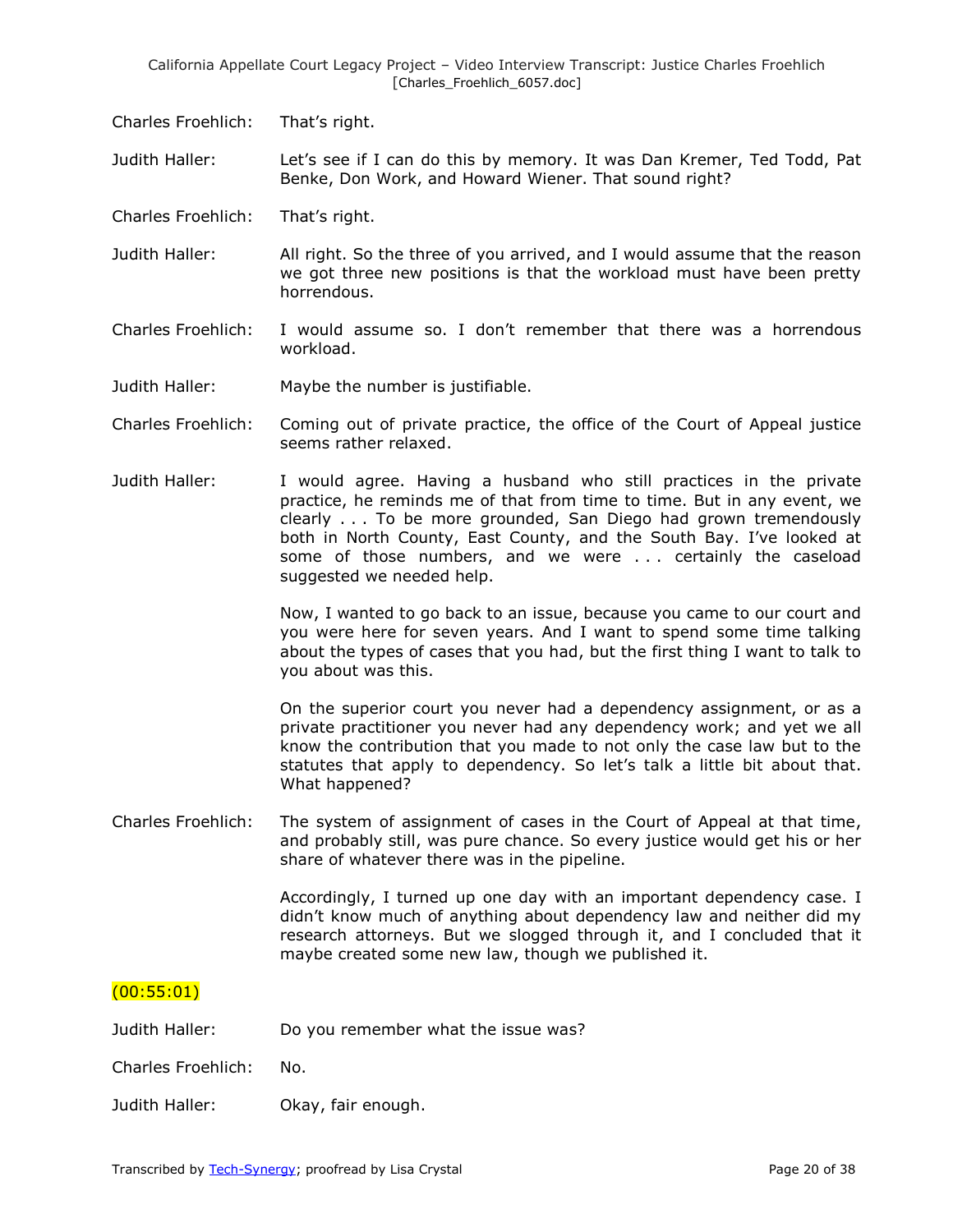- Charles Froehlich: Well, dependency, usually the issue is whether the child gets taken away from his parent or not.
- Judith Haller: So it may have been a 2-6 or something, a termination issue, but in any event, you wrestled through the legal issues and published this opinion and what happened?
- Charles Froehlich: That's right. Well, there was and perhaps still is a trial judge in Santa Clara County who specializes in dependency law and is very expert at that. He kindly but rather directly wrote me a letter saying, "Justice, that's a very interesting opinion you wrote. You misconstrued certain areas of dependency law which I would like to point out to you."

That was very kind of him to do that. And I was somewhat humiliated to recognize that I really was over my head. And as a result, I diligently applied myself to learn something about dependency law. Read the statute, to start with, try to figure out what it meant. And in the process, I became convinced that we were doing things badly in the dependency area, mostly because we didn't get things decided promptly.

A problem would arise, and some claim would be made against a parent, and it would take months or years to resolve the issue. And in the meantime the little kid is growing up, either in the wrong environment or improperly taken away from his parent, and by the time the Court of Appeal gets around to doing something about it, it's too late. The problem has gone on.

I don't exactly remember how we started the campaign.

- Judith Haller: But you recognized that in the life of a child, and the younger the child, the more important this was. Six to eight months was a very long time period.
- Charles Froehlich: That's right, and that was characteristic, and it could be longer.
- Judith Haller: Absolutely.
- Charles Froehlich: So I worked with a lawyer named Gary Seizer, who was in the county counsel's office and was in charge of the dependency section.

Judith Haller: And still is.

Charles Froehlich: And we came up with the idea that we should require that review of dependency decisions be made promptly, right away—not in the usual appellate system. The way to handle that was to require that they be reviewed by writ.

> There was some precedence for this in other areas of law; some things had to be reviewed by writ. And we thought, well, why don't we require this to be reviewed by writ? So we got together and crafted a proposed piece of legislation that would do just that. And I think it had some time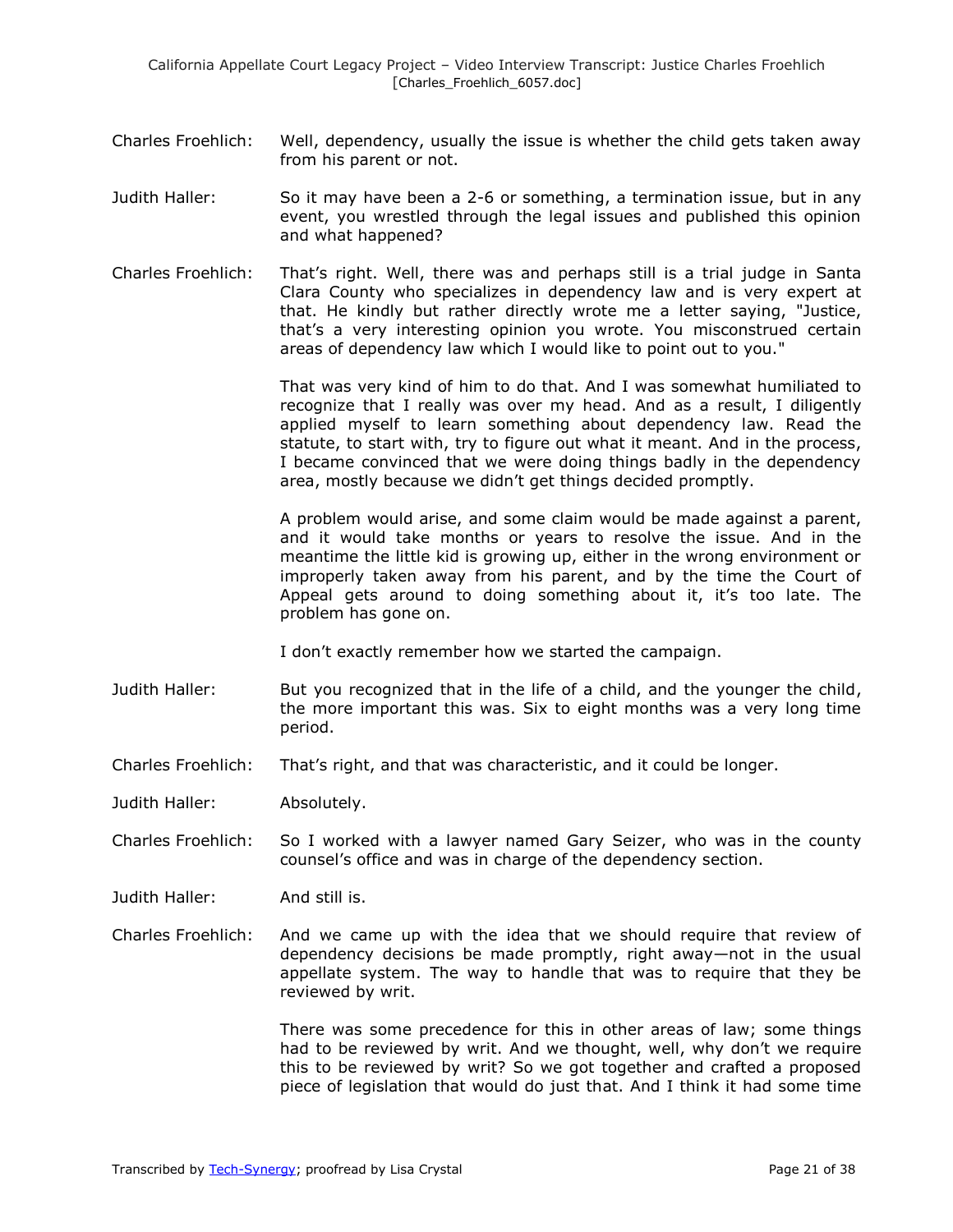> requirements too; you had to file your writ within a certain period of time or else you lost your right.

We managed to sell that to the Legislature. And that was a big change.

Judith Haller: And you testified, did you?

Charles Froehlich: Yes. I went up to Sacramento and testified before the subcommittee that was working on that. I don't recall that we had any great opposition.

Judith Haller: Did you attempt to find someone in the Legislature from San Diego who would support this?

Charles Froehlich: I think we did, yes. We got somebody. Now I don't recall who it was; he's not there any longer. I think we got somebody to sponsor the bill.

Judith Haller: And when you say "we" this is you and Gary Seizer?

Charles Froehlich: Yes.

- Judith Haller: In listening to you talk about the fact that after you received the letter from the superior court judge and you started really concentrating, it sounds a little bit like the summer you spent concentrating on tax law at Boalt; you just put your heart and soul into it and learned what you needed to learn and then started this campaign to get the law changed, correct?
- Charles Froehlich: Yes. When we did get the law changed, then all of a sudden we had this big flow of writs coming in. The judges—
- Judith Haller: Well, let me back up just a smidge. How did the local dependency bar respond to the idea that suddenly they were going to have to be bringing writs as opposed to appeals? Were they enthusiastic, or did you have to do a little sales drive?
- Charles Froehlich: The response was variable. Some of the people congratulated us and accepted the idea of prompt appeals. But a number of people in the bar who did work in this area were just scared about it, because they didn't know how to file an appeal or a writ and probably didn't know the difference between the two.

## $(01:00:09)$

So I embarked upon an educational campaign. We held two or three meetings with the bar trying to explain to them what this new system was. Everybody knew that ordinarily writs aren't granted, they're usually denied. Not because you decide whether they're proper or not; you just decide that you can avoid determining.

- Judith Haller: Sure, it can be taken care of later.
- Charles Froehlich: It can be done later. But that's not what we wanted. In the statute it said that we won't deny the writ based upon procedural grounds; we'll resolve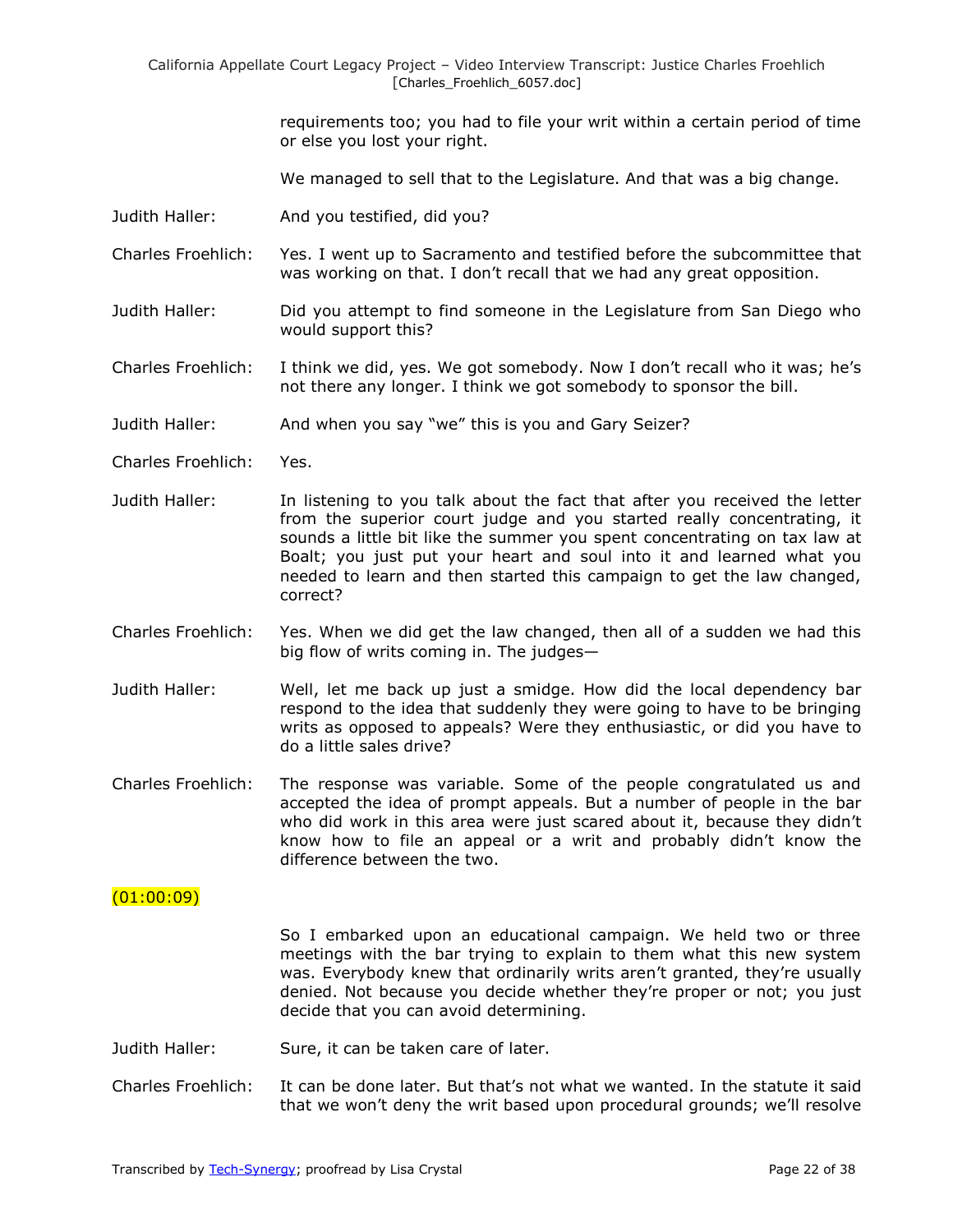> these writs and we'll do it quickly. So I tried to convince these people of that. I said, "We're not going to turn down your writ just because you don't know how to file a writ. Tell us what happened; give us the record of what happened in the trial court below. We don't care if you don't know how to do this. We'll handle it."

> I even said, "Buy some red binders, which you need to file a writ, and a stapling machine, and take your superior court paper and staple it with a red binder and we'll read it."

- Judith Haller: And we did.
- Charles Froehlich: And we did.

Judith Haller: Justice Froehlich, let me ask a few more questions about the juvenile dependency.

> So you convinced the Legislature, you ultimately convinced the attorneys, that this was the right way to go and not be afraid of it, and then what? The writs started to pour in?

- Charles Froehlich: Yes.
- Judith Haller: How did your colleagues respond to this? Were they behind this to begin with?
- Charles Froehlich: Yes, they were, particularly since they had the impression that if problems came up, they could shunt them off to me to solve one way or the other.
- Judith Haller: Did it turn out that they were shunted off to you, or what happened?
- Charles Froehlich: Yes, that's how it turned out. As I think I mentioned previously, the assignment of cases in this court has always been on a random basis. But with this new procedure of multiple writs coming in every month, the court got together and decided that we should assign somebody to handle these writs, which of course we did. For all writ work, we had a rotating panel of writ people, but they decided we should just have one person handle these writs because that way we would get some uniformity in the decisions. And of course so they assigned me to do that. I had a period of—I don't know whether it was six months or a year, but a long period of time—when I handled numerous dependency cases. And as a result I became something of an expert in the field, which as you suggested earlier was somewhat ironic, because I really didn't have any background in it at all.

I prepared a diagram, I remember, of the channel of dependency work and how you had to do this within 30 days and this within 90 days. And Howard Wiener came over once and he said, "I hear you've got a chart that shows how to handle these." And then I gave him the chart. He said, "That's wonderful." *[laughing]*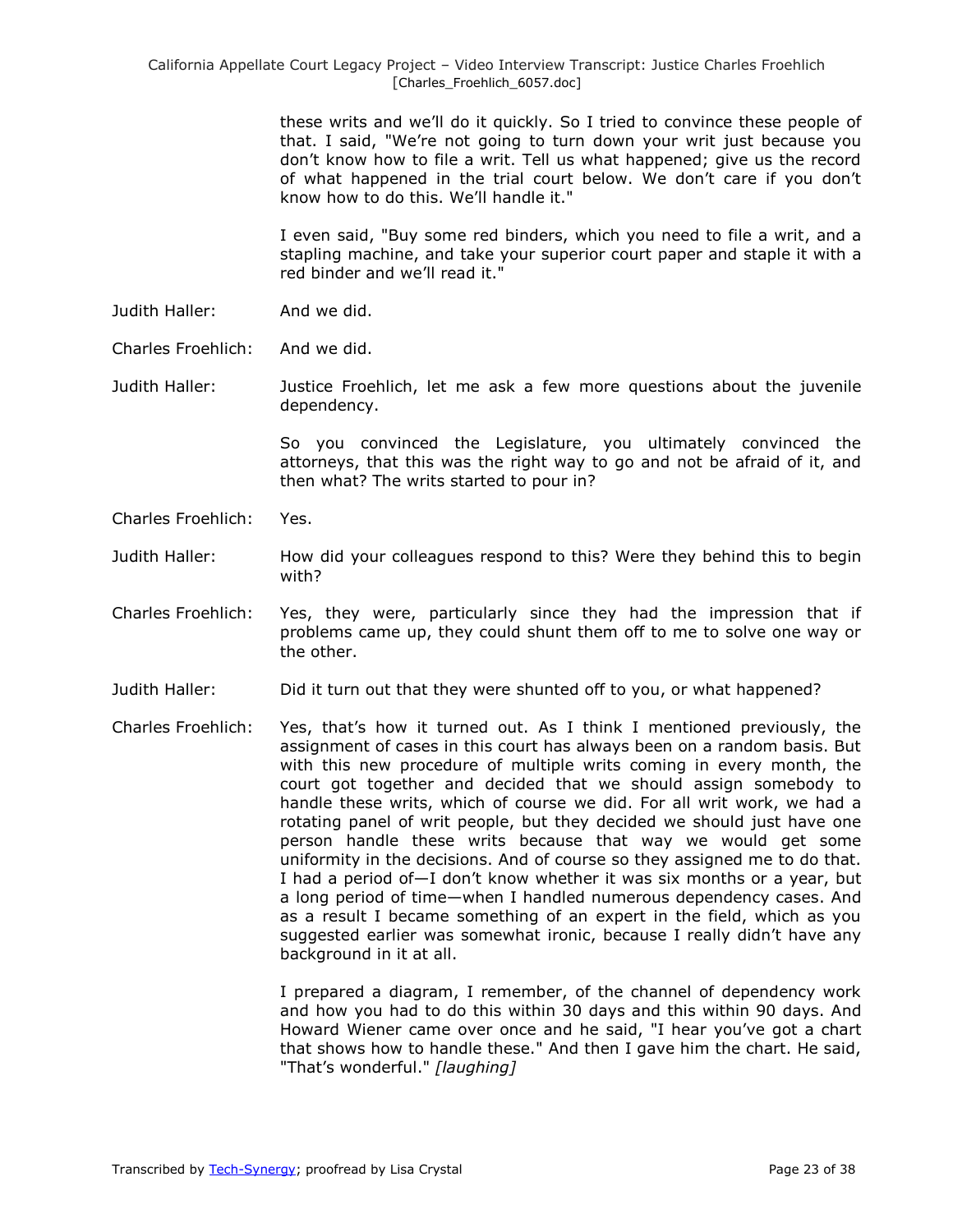Judith Haller: I bet it was very, very useful. So you were lead, then, for some period of 6 to 12 months in the early stages of this, correct? And then your two other members were randomly assigned.

Charles Froehlich: Yes, I believe so.

- Judith Haller: One of the cases that is cited—I think it's probably the most frequently cited case in all of California—is *Autumn H.*, which defined beneficial relationship and parental relationship. And for a long time I thought you were lead on that, you were on that panel; but apparently Don Work was lead, it was Don and you and Dan Kremer. I don't know if there was any conflict over that decision.
- Charles Froehlich: We all agreed on it.

Judith Haller: You obviously did.

- Charles Froehlich: I had a number of published cases, and for a long period of time, I wrote cases that said, "You cannot appeal this dependency case because you did not file a writ." And finally the bar figured this out, but it took a while.
- Judith Haller: And indeed, we know statistically that to this day, I think our court probably handles the most dependency cases of anyone in the state.

#### (01:05:08)

- Charles Froehlich: We've never figured out why that is.
- Judith Haller: No, we haven't.
- Charles Froehlich: It's not because of our court; it's because of something that happens before they get here.
- Judith Haller: Even whether you look at it on a per capita, however you look at it, we have the most of the cases. Do you consider your work in the dependency field to be one of your most important contributions?
- Charles Froehlich: I really do. I think that change in the way that we handled the dependency issues was very beneficial to people.
- Judith Haller: Certainly the idea that these little ones, we make the decisions sooner rather than later is very, very important, that we keep everyone focused on the fact we need to make decisions and get enough information so you can make a decent decision.

Charles Froehlich: Right.

Judith Haller: You had 176 published cases during your tenure at our court, which includes that time you were here for about a month pro tem, but that was just 2 or 3 cases—and about 11 published dissents and 8 or 10 concurrences. You were involved in an awful lot of insurance cases as well.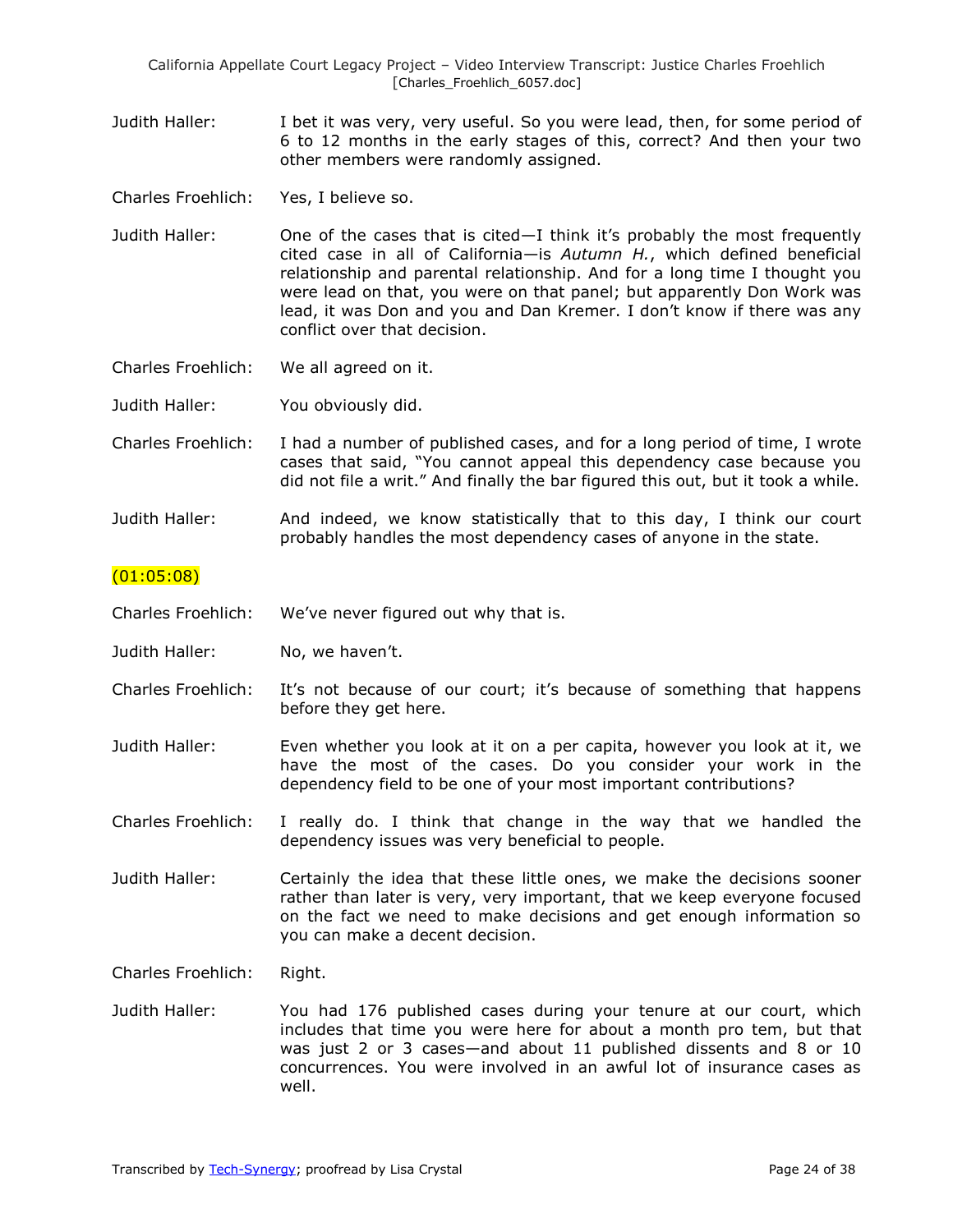Charles Froehlich: Yes.

Judith Haller: Any recollections about any specific insurance cases?

Charles Froehlich: This was a period of time when insurance law was changing.

- Judith Haller: And fluid.
- Charles Froehlich: And fluid. We three new Republican members of the bench were not as favorable toward expanding the potential liability of insurance companies and were not so ready to find bad faith and punitive damages. And so in general, during this period of time there was a restriction or a constriction of the area of potential damage liability of insurance companies. I participated in that, along with other people.
- Judith Haller: When you came, Ted Todd had done insurance coverage work when he was practicing, so he certainly had a strong background in that. And then I think two things were happening during this time period. You had the issue of what rules were going to apply to interpret insurance policies, and some up to that time had used, "Let's treat them as what they are"; they're contracts and apply contract law. And others had a different way of looking at insurance, how you interpreted an insurance company or insurance policy.
- Charles Froehlich: Yes, they labeled insurance companies as fiduciaries, which we decided at some point that they were not.
- Judith Haller: Right, the Supreme Court agreed.
- Charles Froehlich: Yes.
- Judith Haller: And during this time period you wrote many cases about the fact that you look at an insurance contract in the same way you do any other contract and you apply the rules that apply to other contracts in terms of interpreting what a policy means.
- Charles Froehlich: That's right. Justice Staniforth, one of our predecessors, had the view that if you can figure out a way to construe an insurance policy against the insurance company, you would do it. We decided that wasn't really quite appropriate.
- Judith Haller: And again, the Supreme Court at that time was writing a number of cases that confirmed that point of view, correct?

Charles Froehlich: Yes.

Judith Haller: And then I know there was a case . . . You mentioned the bad-faith issue and the punitive damage issue, and of course the Supreme Court during this time was very active in that area with *Moradi-Shalal*. But they also wrote a case called *Waller v. Truck Insurance,* and you were on the panel in that case, were you not?

Charles Froehlich: Yes.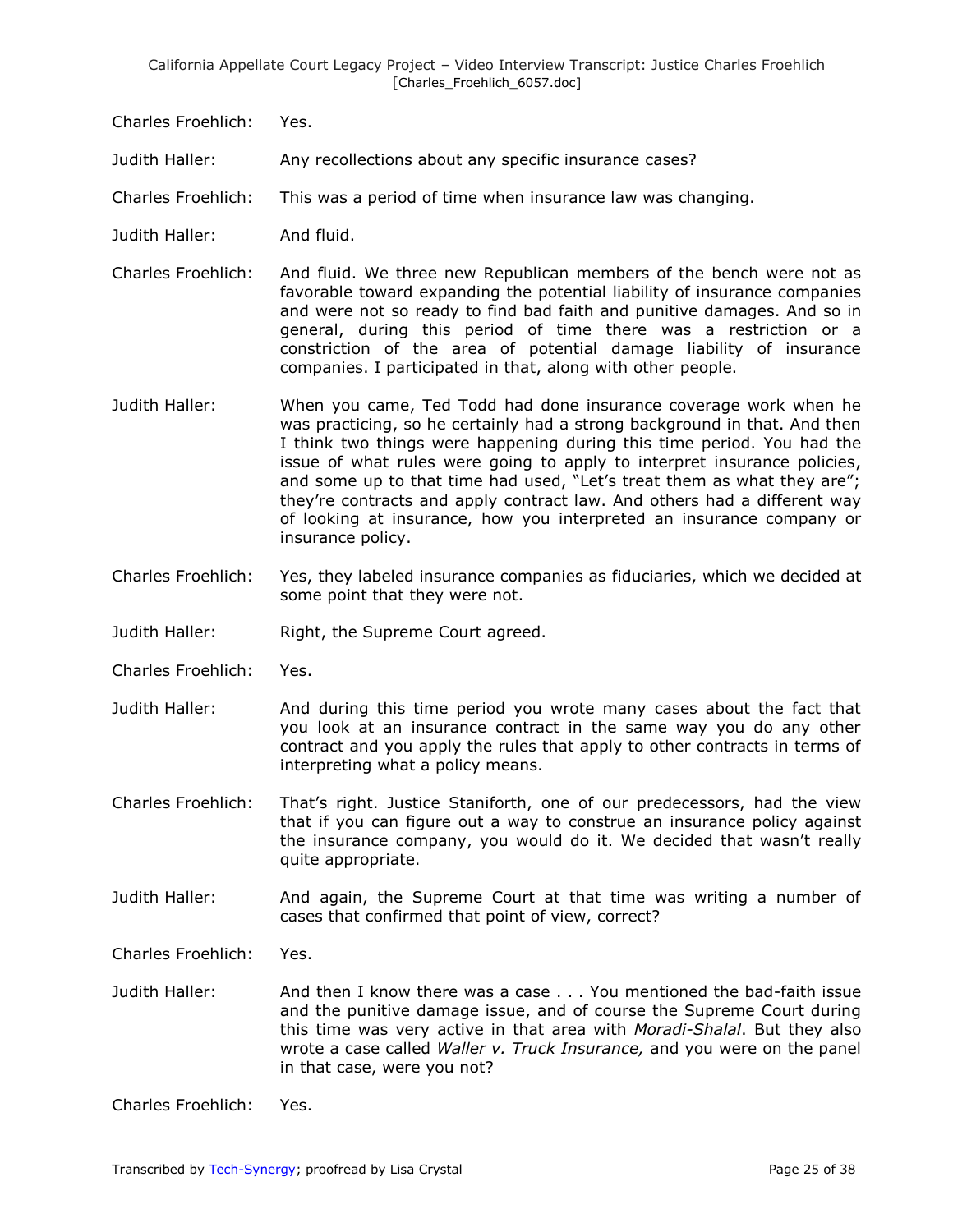- Judith Haller: Why don't you set the stage in terms of what that case was all about, because that's a very important case in insurance law.
- Charles Froehlich: Well, I haven't reviewed that case, but I know that it had to do with the obligation of defense and the question of bad faith for failure to defend.
- Judith Haller: Let me set the stage. It was a scenario where Truck Insurance had an insured by the name of Waller, and Waller had been sued in a third-party case that was basically a business dispute. And there were allegations in that third-party complaint that as a result of economic damages, supposedly caused by Waller, the third-party plaintiff had suffered emotional distress.

## $(01:10:06)$

- Charles Froehlich: That's right; you're very much on top of that case. *[laughing]*
- Judith Haller: Only because I looked at it again yesterday. *[laughing]* So here was the issue: the issue was emotional distress damages had been alleged by the third-party plaintiff, and the question is whether or not that triggered the duty to defend.
- Charles Froehlich: Yes.
- Judith Haller: And our court said?
- Charles Froehlich: Our court said no, but the way we got there I recall with interest and fond recollections, because Justice Todd was the lead author in the case. And I got his draft, and he was of a mind to reverse part of the decision and affirm part of it. And I knew that Rivian, his assistant, had written the draft. So I talked to her, I asked her to come and see me, and I said, "Rivian, this is a case that's just plain wrong. You can't just reverse part of it; you've got to reverse all of it."
- Judith Haller: Because the other issues were waiver and promise and detrimental reliance.
- Charles Froehlich: Yes, a bunch of other issues.
- Judith Haller: And whether or not you have bad faith, if there was never a duty to defend a "no coverage," can you still have a bad faith?
- Charles Froehlich: Exactly. And Rivian said, "Well, I've done the best I can with this case. You tell me what you think should be done." And I said, "Okay." So I just rewrote the whole case the way I wanted it to be, sent it back to Justice Todd, and he came and he says, "Charles, I think that you're right." You know how Ted is. "I think you're right. Let's publish it." He signed it, and we published it.
- Judith Haller: And then of course, as it should have, it went up for review and it was accepted; because at that point in time the cases were going in a lot of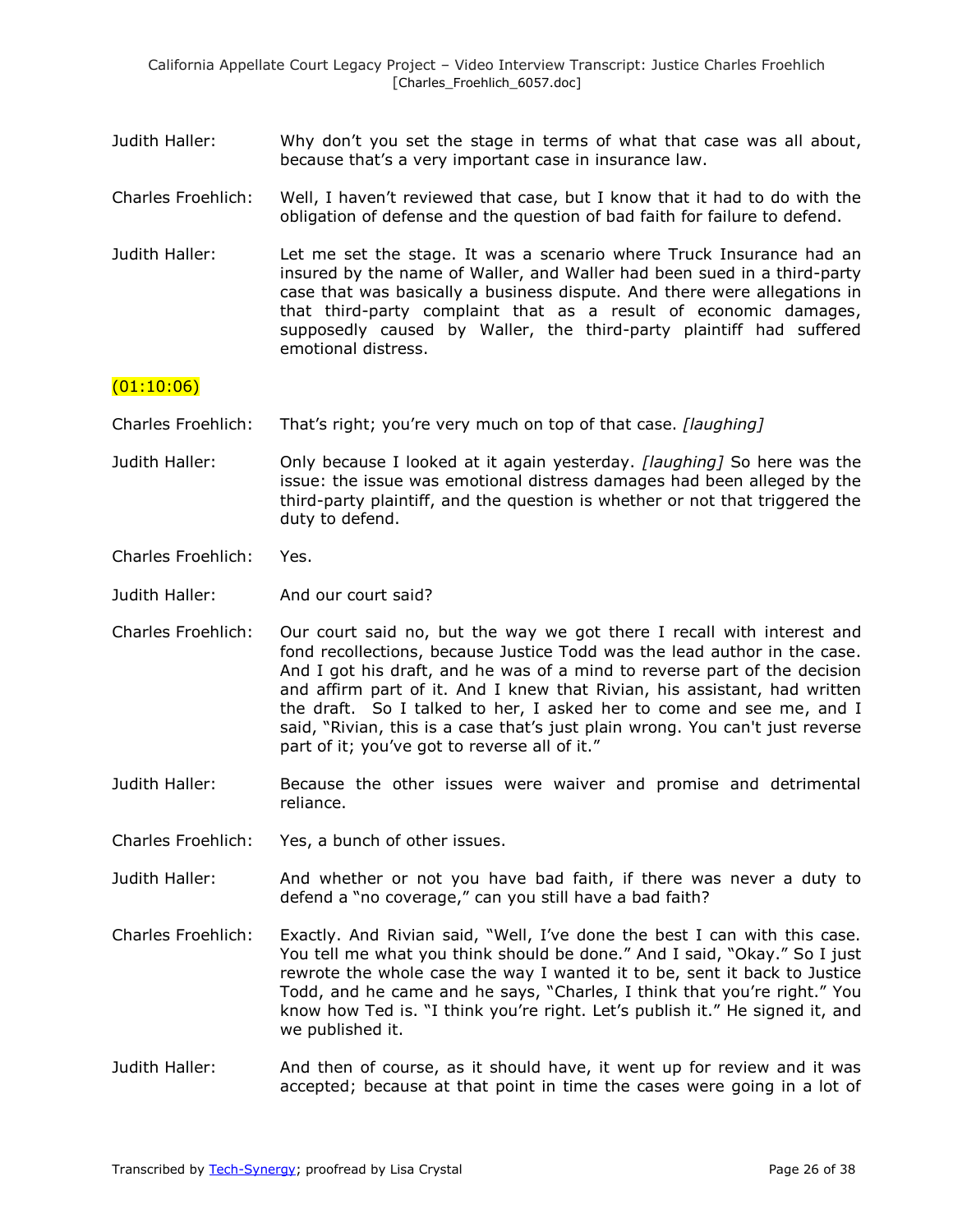different directions and the Supreme Court affirmed on all grounds, six to one.

- Charles Froehlich: We had really good assistance in that case. I don't know if you saw the lawyers who were on the case, but it was argued by Horvitz & Levy.
- Judith Haller: Yes, I noticed that.

Charles Froehlich: He did a great job of arguing. We accepted his position.

- Judith Haller: Let's talk a little bit about that right now, in terms of some observations or thoughts you have about just how critical the briefing is for us in what we do as appellate justices.
- Charles Froehlich: The briefing is very critical because the nature of the system is that we rely on what we see in the briefs. It's very seldom that the justice has the time or the inclination to go behind the briefs and do the work that the lawyer should have done. Sometimes we have to do that because it appears that an injustice will occur if we don't do it. But ordinarily we rely, and it's appropriate that we do rely, on the briefs. I think more and more we're seeing professional appellate practitioners prepare briefs rather than trial practitioners preparing their own brief, and so the briefs are better.
- Judith Haller: Why do you think they're better? Because they're specialized, they understand the process, what?
- Charles Froehlich: They're specialized, they understand the process. They know what it is that we are looking for, and they know what it is that will result in possibly winning the case for them—whereas the trial lawyers, although perhaps being well versed in trial law, don't always understand what it is that we need.

So yes, we rely very heavily on the briefs. Now, whenever you go to a seminar on appellate practice people will be asking, "Well, how important is the oral argument?" And of course old-time lawyers think that oral argument is the greatest thing in the world and that they can sway—you know, they're all Clarence Darrow–type people—they can sway people with their oral argument.

It's very seldom, in my opinion, that things get changed in oral argument. Some appellate justices really like oral argument because it's their only chance to mingle with the bar, and they use it as an opportunity to harass lawyers and give them a bad time. But that doesn't help us much when that happens.

There is occasion, however, when you do have a difficult issue, as in the *Waller* case, in which the appellate argument can be very instructive, and so—

## (01:15:00)

Judith Haller: Helps to refine.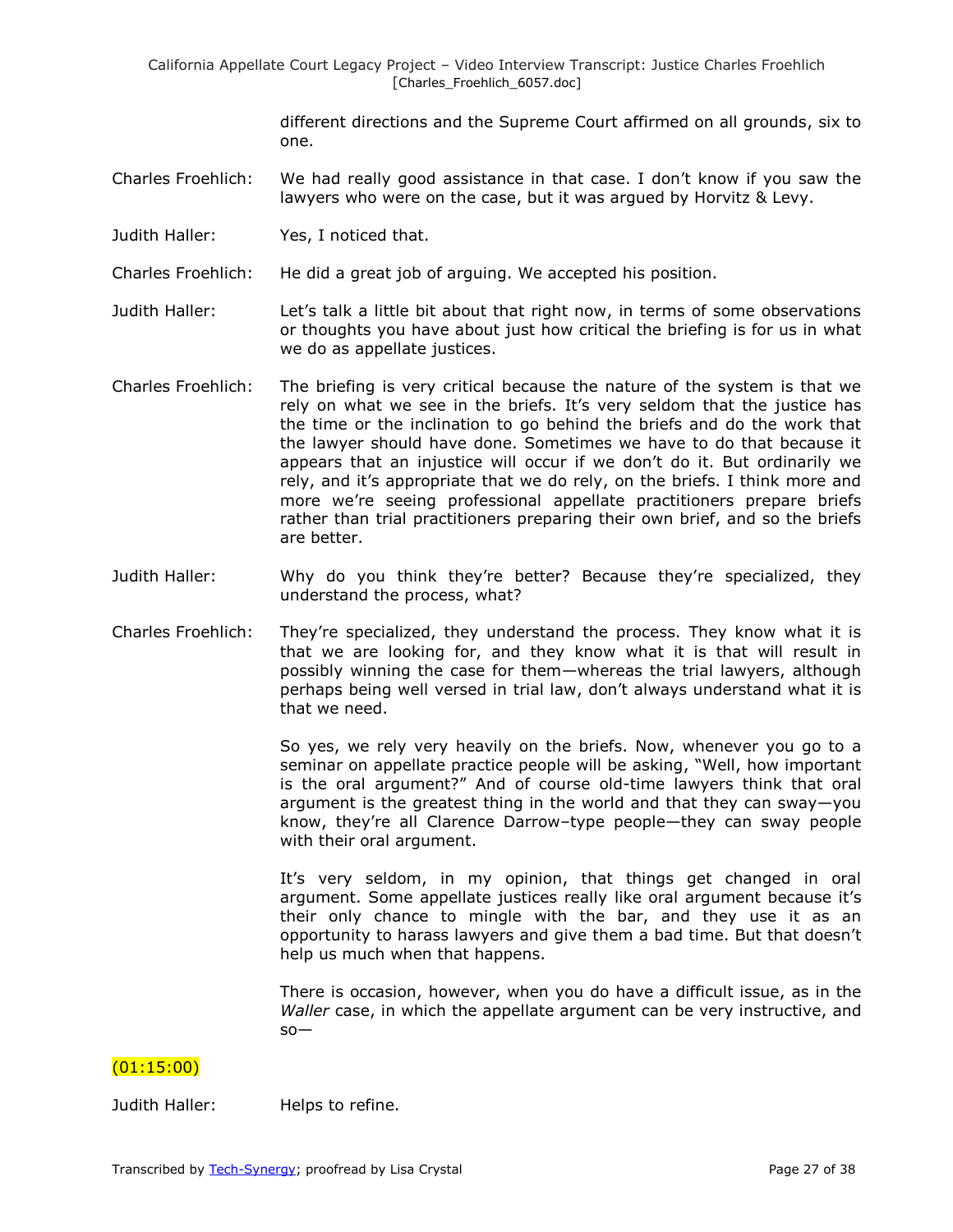Charles Froehlich: Helps to refine, yes.

Judith Haller: Clarify.

- Charles Froehlich: And that's particularly true if in fact someone on the panel has a bona fide question that he or she doesn't know the answer to and thinks that maybe he can get that answer from the lawyer; and sometimes we do.
- Judith Haller: Did you ever have the experience of a case where the written work just didn't help you get to where you wanted to understand the case, and suddenly at oral argument—because the attorney may have been a better oral advocate than a person who is able to write—that suddenly the light went on and you would say to yourself, "Oh, now I finally get what you want to do"?
- Charles Froehlich: I really can't recall that, but I certainly can recall situations at which the light went on because of the opposing counsel who said to the court, "Appellate members, my opposing counsel says this, but you've got to understand the following that you didn't really understand." So it's seldom that an incompetent lawyer improves his position with oral argument, but a competent lawyer certainly can devastate the other party in oral argument.
- Judith Haller: Also I recall when I was brand-new on the court, and we had a case and you were on the panel and it was a new issue; there was no law. It was a question of whether what was going to be the level of proof that was required in a family law matter. And I remember it was written to say, "(a), and after oral argument." We all looked at each other and said, "Whoops, it should be the other way," and we rewrote it.

You probably don't remember that, and I don't remember the name other than I remember it because I think it was the first month or two I was on the bench.

- Charles Froehlich: That happens occasionally. Usually, though, that happens because somebody on the panel has picked up deficiency in the brief.
- Judith Haller: I think that's a fair observation as well. Now, any other cases that you recall during your time period that stand out or that you wanted to comment on?
- Charles Froehlich: Well, I'm always amused and I occasionally review and reread my dissent in one of your cases. *[laughing]*
- Judith Haller: *[Laughing]* Oh, you're talking about the knife case?

Charles Froehlich: Yes, the knife case.

Judith Haller: I think it was a concurrence, because you agreed in the judgment. Yes, why don't you tell that story? *[laughing]* It was a question of how do you measure five inches, correct?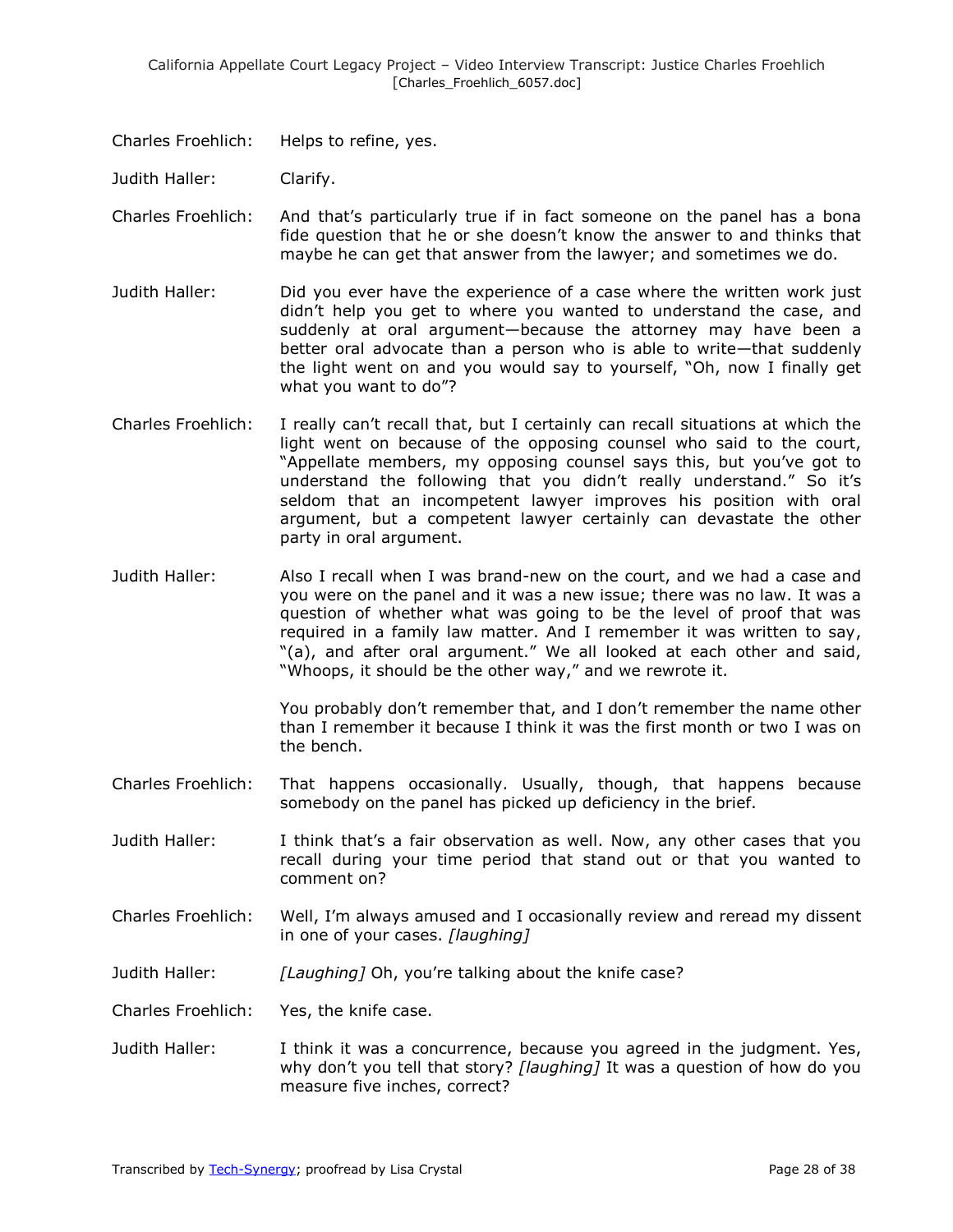Charles Froehlich: Yeah, it was a question of how you determine whether the knife that the child had violated the law that said, "You cannot bring to school a knife longer than such and such." And there was a question about it; and the trial court, who was a, she was a, very competent trial judge, I thought, had decided one way—I don't really remember what it was—but the appellate court reversed.

> And I wrote a very sarcastic dissent, I think, saying, "Good Lord, can't we leave a few little trivial things up to a trial judge instead of trying to remake everything?"

- Judith Haller: I think I remember after reading your dissent, I thought, "Oh my goodness, I've just been Froehliched.'
- Charles Froehlich: I occasionally get somebody . . . on at least two occasions, an appellate justice has written me a little note saying, "I was laboring over this problem, some kind of a problem, and then I read your dissent, and I thought, my god, he's right. Leave it to the trial judge; we don't have to fix everything in the world."
- Judith Haller: Maybe you didn't experience this, but I look back to some of the early months on the bench and I think you certainly . . . sometimes there's a level of maturity that comes after you've been on the bench or on the appellate court for two or three or four or five years as you go on.
- Charles Froehlich: Yeah, I fear that there may be a level of something else that occurs after you've been on the appellate court for 10 or 15 years, which is one reason why I decided I'd better get out. *[laughing]*
- Judith Haller: All right, well, there you go. You did decide to leave, and you went back to not exactly private practice; you left our court in July of 1995, and you went into private judging, and you've been there ever since, quite actively, correct?
- Charles Froehlich: Yes. I did return to active membership in the bar and I still am a bar member.
- Judith Haller: Do you handle any cases as a lawyer at this point? When you went back after you left our court, did you do any traditional lawyer work as opposed to mediation, arbitration, private judging?

#### (01:20:09)

- Charles Froehlich: Yes, but only for people who were already old clients.
- Judith Haller: All right, then, let's concentrate on, tell me a little bit about, the nature of the work that you've been doing over the last . . . it's hard to believe, but what, it's been 12 years.
- Charles Froehlich: Yes. During that period of time and indeed before then, the practice of resolving cases by structured negotiation by a mediator or an arbitrator came more into vogue than it had been. I'm not sure why; I think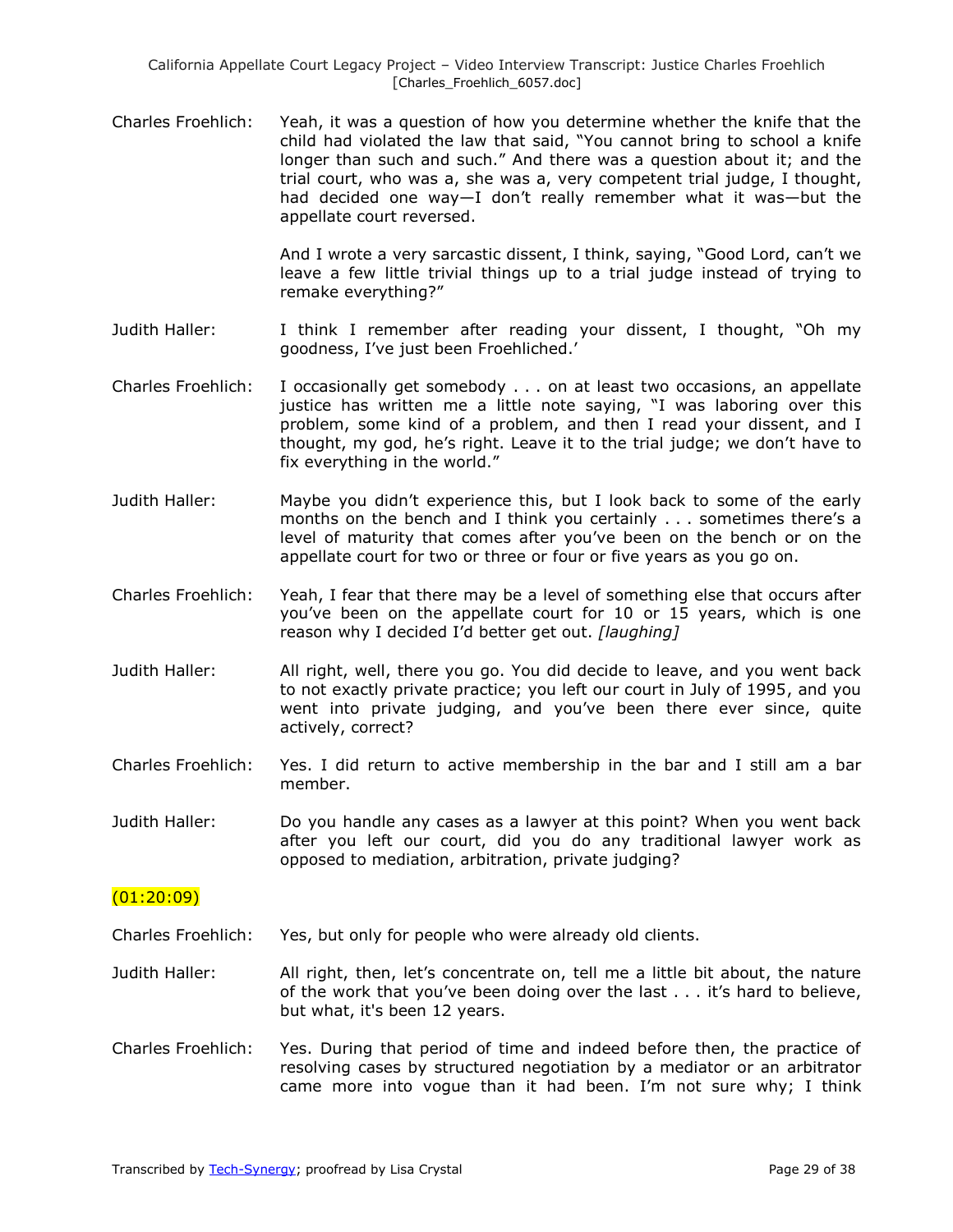possibly because the courts were becoming very crowded and litigation, I believe, had become much more expensive.

When I first started practicing law, if you filed a case you expected to go to trial. And some of them negotiated out, but a lot of them went to trial. One did not spend dozens of thousands of dollars preparing for trial. You did an investigation, you figured out what the case was about; sometimes the first time you heard from the witness's mouth what he or she thought was at the time of trial.

Well that's passé; you can't do that anymore. You've got to prepare diligently and use up a lot of paper and time. Things have become very expensive. And as a result, in the '80's and '90s, and now especially, it's very prudent for lawyers and their clients to find some way to resolve a dispute without going to trial. And the way that you do it is either through mediation or arbitration.

There's some problem about people resolving cases by direct negotiation; it just doesn't seem to work as often as it should, whereas if they have an intermediary, either in the sense of arbitration or mediation, it's more successful.

- Judith Haller: If I understand correctly from some articles that I've read, you prefer the arbitration process over the mediation process, correct?
- Charles Froehlich: In my participation in it, I'm happier to be a participant as an arbitrator than a mediator.
- Judith Haller: And why is that?
- Charles Froehlich: Well, I think I'm better as an arbitrator. Mediation doesn't necessarily involve resolving the law one way or the other. It's more a psychological process. You hunt and search for the key to getting these people to get rid of their case, and it doesn't necessarily hinge upon their legal rights; oftentimes it's something else.

And it takes a personal of particular talent to do that. Some people do it much more effectively than others. Although I've been successful in mediations and I still do mediations, I find it terribly difficult work—very time-consuming, very tiring.

- Judith Haller: It's very emotionally draining sometimes.
- Charles Froehlich: Exactly. If you succeed in settling a very difficult case and the parties, although not happy, are resolved and happy to get the case over with, then it is a very satisfying feeling. But sometimes you work all day long and sometimes more than that—and you get close and the offer is \$150,000 and the demand is \$175,000, and you just can't settle the case; and that's very disturbing.
- Judith Haller: I've heard some mediators say that they're relieved when they come in with a great difference than a small difference because sometimes it's harder to resolve the small differences than the huge differences.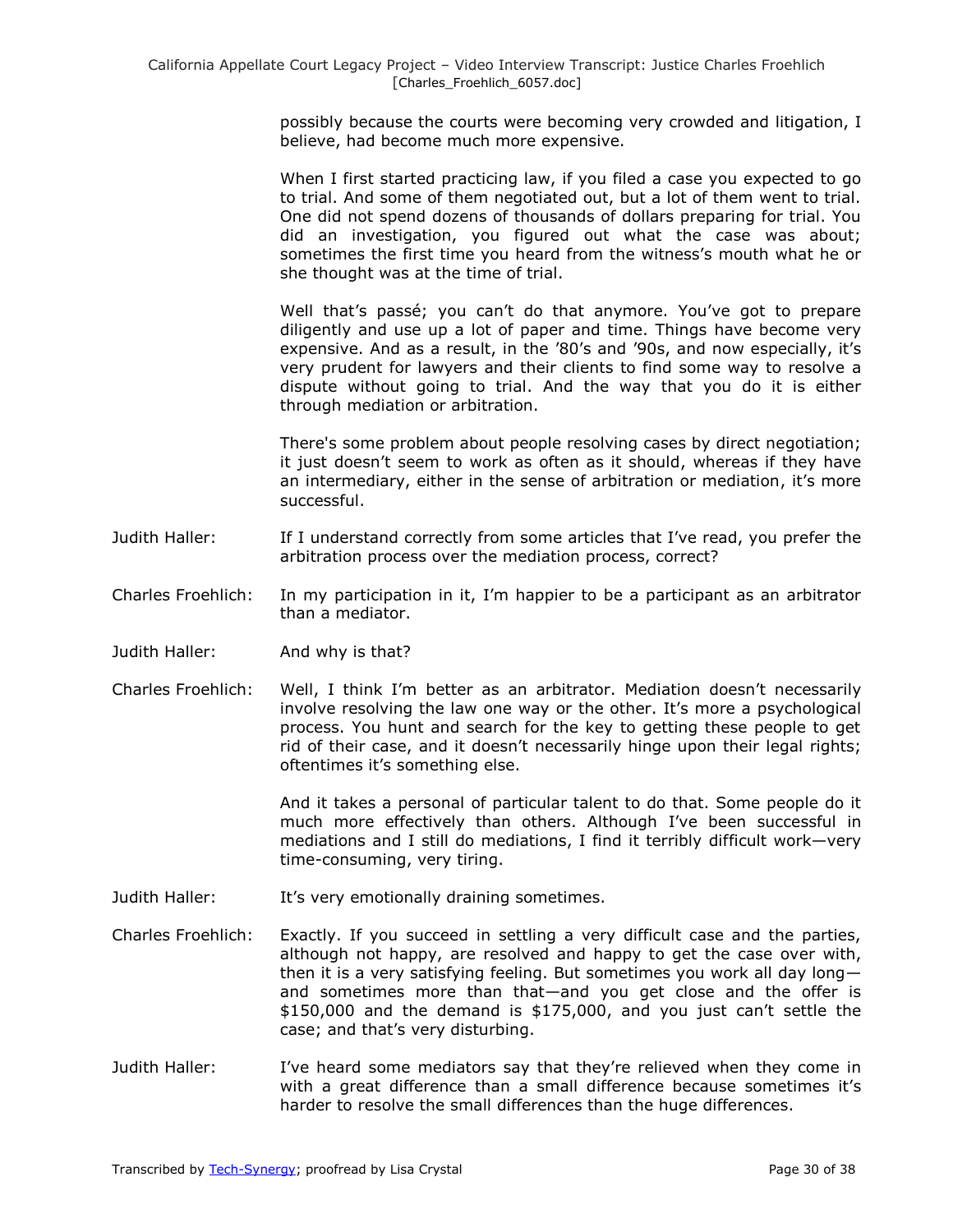- Charles Froehlich: Sometimes.
- Judith Haller: On the arbitrations, do you think that arbitration is faster and less expensive than going to trial, or is it turning into just a different form of trial work that is expensive and long and difficult?
- Charles Froehlich: It unfortunately is not always faster and unfortunately not always less expensive. For instance, I'm currently arbitrating or preparing to arbitrate a number of cases, and a couple of them involve a three-judge panel, which will take anywhere from two weeks to five weeks to arbitrate. Each of those judges charges an average perhaps of \$400 an hour; a typical day is seven or eight hours.

## (01:25:07)

- Judith Haller: Right, and it's an intensive seven or eight hours.
- Charles Froehlich: Well, that's right, but the cost is what I'm talking about.
- Judith Haller: I understand.
- Charles Froehlich: The cost is \$3,000 a day per arbitrator; that's roughly \$10,000 a day. It's a lot of money.
- Judith Haller: Times 15 days is a lot of money.
- Charles Froehlich: Yes. So you start this arbitration and all of a sudden the American Arbitration Association sends you a letter and says, "You need to deposit \$75,000.‖
- Judith Haller: That could take your breath away.
- Charles Froehlich: If it's a case that involves \$10 million, I suppose that's all right, because the lawyer is charging that much himself. But the original concept of arbitration was to get rid of these little cases where the cement contractor poured a bad slab and the homeowner wants it re-poured, and you should do that in three hours without any preparation. Unfortunately that has gone by the by.

On the other hand, there are still some significant advantages to arbitration. First of all, you get to select the arbitrator, and that is a major advantage for some people; because if you go to superior court, you're going to usually take potluck, and you may find somebody that just isn't appropriate for your issue.

- Judith Haller: Sure. If you have a tax issue, it's nice to have someone with a tax background.
- Charles Froehlich: Yes. And second is you will go to the arbitration hearing when it was set and you won't wait around for an hour while the arbitrator sentences some people to prison. And it's flexible in the sense that if you have difficulties with a witness, you can set up the testimony when the witness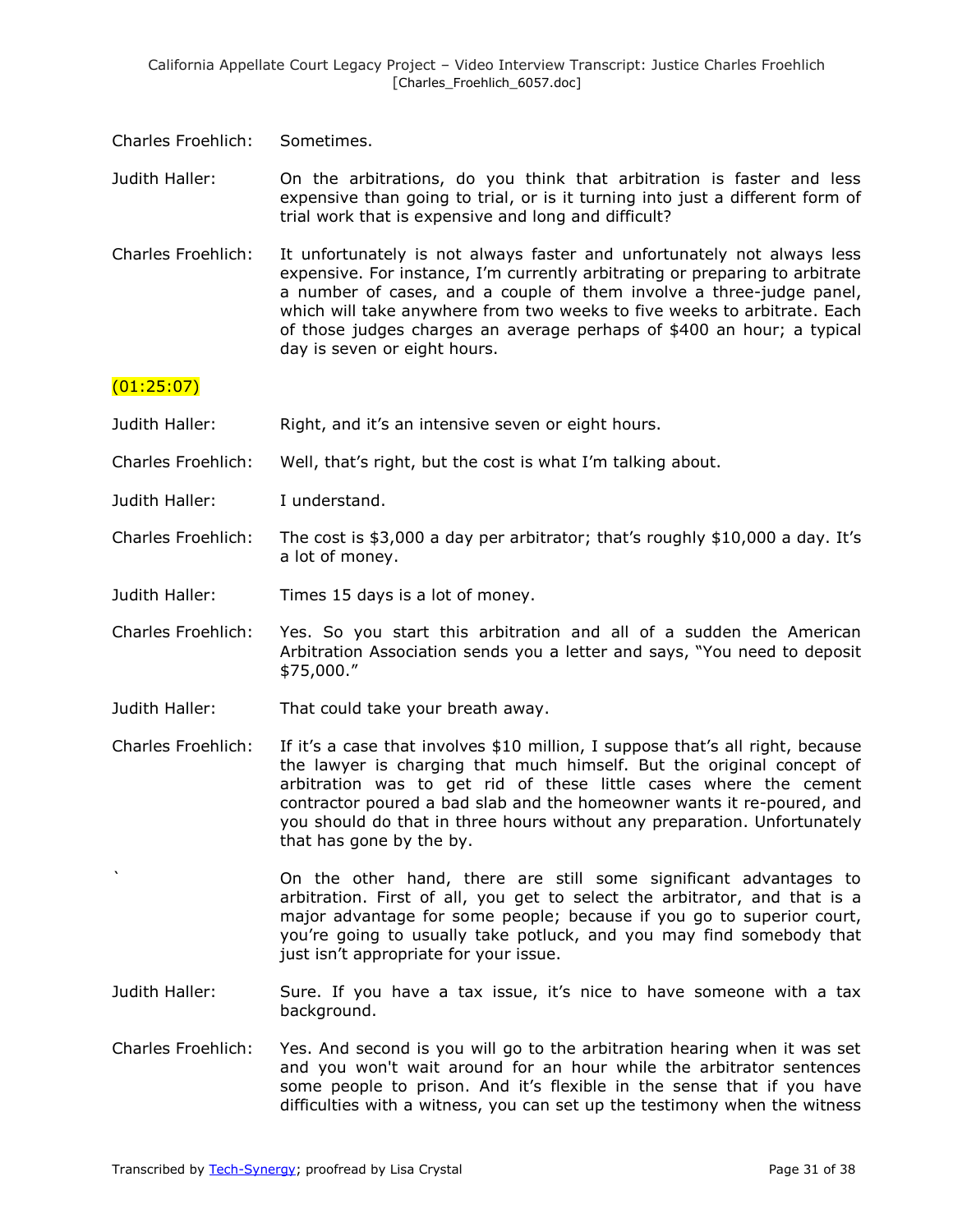is in Hong Kong if you want, if your arbitrator allows it to be done. So it's a much more flexible proceeding, but it's not necessarily quicker and it's not necessarily cheaper.

Judith Haller: I know certainly we've had so many judicial decisions regarding the issue of, can you force someone into arbitration and the enforceability of an arbitration contract. I have heard it said that some business attorneys have some reluctance to arbitration or are not as enthusiastic as they used to be because of some of the issues you're talking about: it's not necessarily less expensive and it's not necessarily faster; you still have the same discovery.

> But they worry about the fact that there is no right of appeal; or it's not there's no right, but it's so limited in terms of correcting what everyone might agree was clear legal error. Any thoughts on that issue?

Charles Froehlich: You are correct; there is no effective appellate right. The only grounds for appeal, there are only about two of them: one that the arbitrator did not disclose a bias or a previous relationship with some of the parties; and the second one, unfortunately, is that the arbitrator didn't hear all the evidence, and the discouraging result of that is that, unlike in the superior courts, you just cannot turn off people.

> If the lawyer wants to examine a witness for three days when he should have done it in two hours, he gets to do it, because arbitrators are very reluctant to say, "I've heard enough, I don't want to hear anymore." You just can't do that. And that extends the arbitration proceeding, but that's a great advantage and also a disadvantage of arbitration.

> Many people say, "Look, if we've got a good judge or a good arbitrator, we want to get this over with; that's why we went to arbitration. We don't want to go through another five years of appellate process. We want to get it done." Now, some of us arbitrators, including some of the people I work with, like Howard Wiener and Ted Todd and Jerry Lewis.

- Judith Haller: Let me just make sure everyone understands, those were all your colleagues on our court at one time.
- Charles Froehlich: That's right. We have proposed from time to time to people that they include an appellate provision in the arbitration. And some people have done that, but very few. The trouble with arbitration clauses is that usually it's the last thing the lawyers think about in the contract. They worry about the terms of the contract and at the end they say, "Let's put in an arbitration provision." So they dig one out from somewhere and slap it in.

## $(01:30:00)$

If you're really worried about the appellate process, you can say that there is a right of appeal from the arbitrator's decision, and then of course you have to figure out how you do that.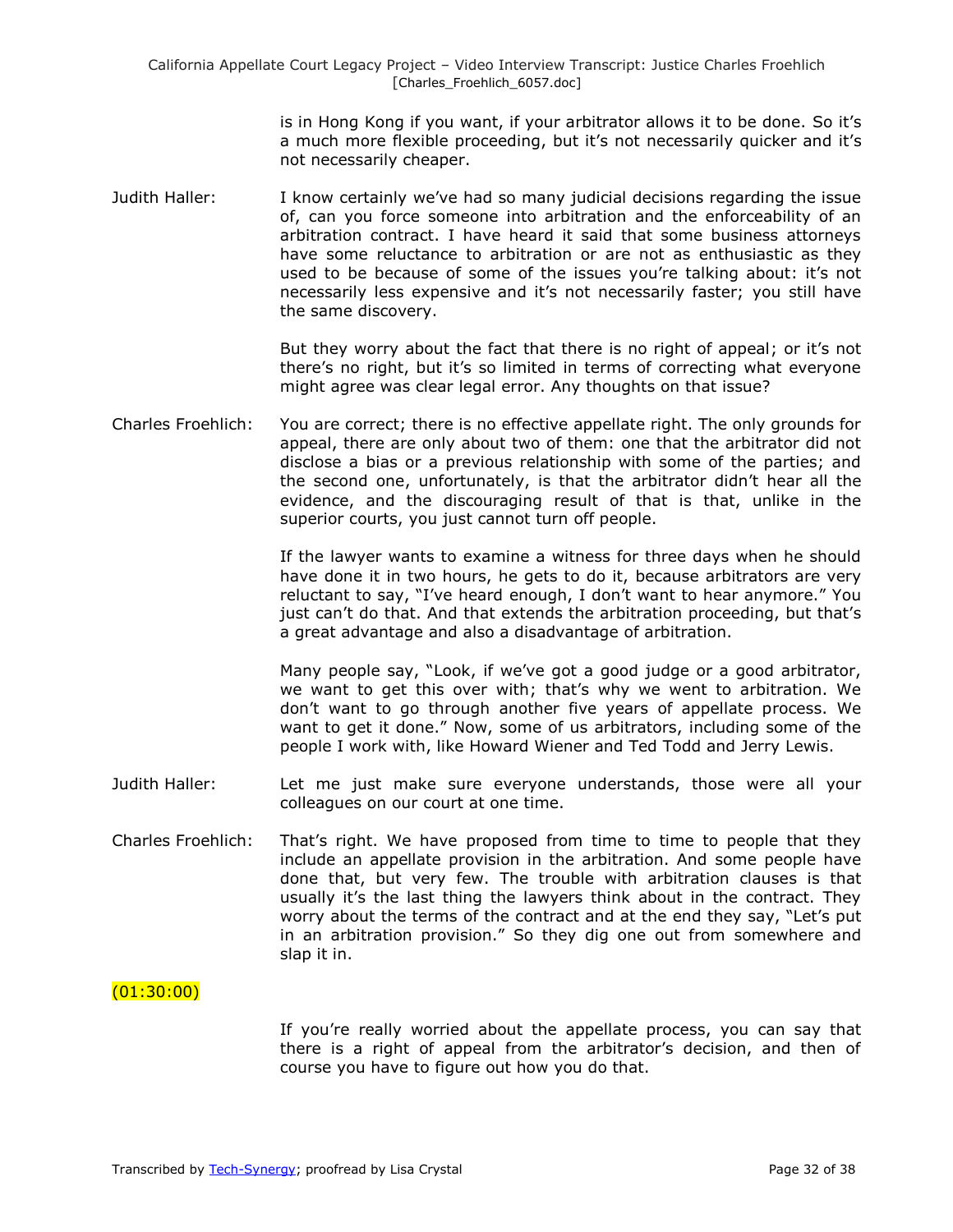- Judith Haller: Right, and there is at least one case out there that says that those are not enforceable because you don't have the statutory right. But in any event—
- Charles Froehlich: That's because you can't vest jurisdiction in the court to do it. But you can create an appellate arbitration panel, and that's perfectly logical, except it costs a lot more money.
- Judith Haller: Well, while we're on the appellate issue, I know that one other thing you're doing in your private capacity is assisting lawyers who are writing appellate briefs. Tell me a little bit more about that.
- Charles Froehlich: Yes, I do do that, and I like to do that, and the lawyers find that very helpful.
- Judith Haller: What do you do?
- Charles Froehlich: It depends on the stage of the proceeding that which I'm employed, but the most common situation is in the middle of a briefing that the lawyer will send me like the opening brief and his draft response and part of the record of the case and ask me to critique it, to tell him what I think. And he always wants me to tell him in written form in detail, or even to make suggestions as to how to rewrite it.

I'm sure that's helpful. And I've been told it is very helpful. But it's clear to me that there is another very logical reason for doing this; in every case somebody is going to lose. And it's very helpful when you're talking to your client after you've lost a case to pull out the letter from this old retired justice who said, "You've got a good brief, you've done this as best you can."

- Judith Haller: Yes, understood. I hadn't thought about that part; that's interesting. Do you think that in your experience in doing this, is it a scenario where you have predicted what the Court of Appeal is going to do, or simply identified problems, or a combination of both, or what?
- Charles Froehlich: Combination of both. Of course, sometimes people send me cases in which their clients demand that they file an appeal and they don't think it's warranted. That's a good lawyer who will tell his client that, but the client doesn't believe him, so he asks me to review the case and usually tell him the same thing; and I do do that.

We've had in this alternative dispute resolution arena a number of cases over the last few years, and these are big cases, important cases, where the lawyers have finished their briefs and they want to practice their oral argument; and so they convene an appellate panel, almost always retired appellate justices.

- Judith Haller: So basically a mock?
- Charles Froehlich: A mock appellate hearing. And we hear it and we read the briefs at a time, we try to stage it just like the appellate court would stage it—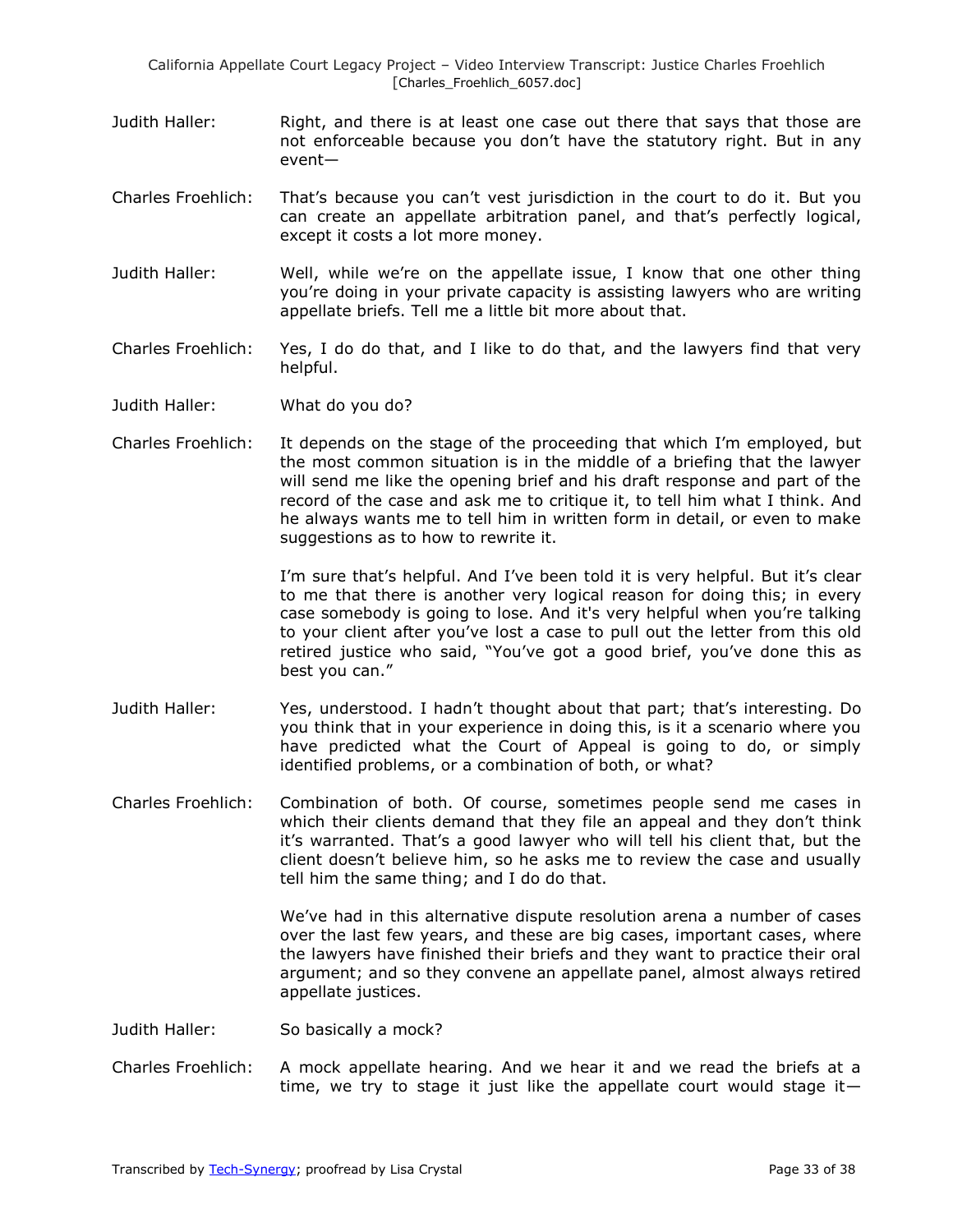> asking him questions, trying to prep him up. And the lawyers think that's good.

Judith Haller: And you've enjoyed that, I take it.

Charles Froehlich: Yes. They make a big thing out of it; they hire a room with a stage if possible, and usually it's a case that several lawyers in the firm have worked on. And so the guy that they pick to argue is presenting not only to us but to all of the people from his law firm.

- Judith Haller: Who know the case intimately.
- Charles Froehlich: Who know the case, yeah.

Judith Haller: I want to talk a couple of things about some of your hobbies because they're so interesting, and then I want to get back to just some sort of general observations you have; but is there anything that I haven't covered so far about your career that you would like to comment on?

- Charles Froehlich: Well, you pointed out that it's been now 12 years in this practice.
- Judith Haller: It's one of your longest stints.
- Charles Froehlich: Do you think the Governor might appoint me back to the bench?
- Judith Haller: If the Governor had good sense that would be great.
- Charles Froehlich: *[Laughing]* Oh, well, I don't think he will; but anyway, it's time to move on.
- Judith Haller: *[Laughing]* All right now, you have some hobbies that you list in a manner that if I listed them in their proper term, a lot of people would not know what they are. So I'm going to do the easy version.

## (01:35:02)

You grow grapes for wine; you, as one person described, are a Renaissance man. You make wine, you grow avocados, you commercially raise bees, you also study agriculture, and you play handball. Let's do the ones that are agriculturally related; have I missed any of them?

Charles Froehlich: No, I don't think so. I've been interested in agriculture for a long time. I like to get out and roam in my avocado grove and attend to my bees.

Judith Haller: Therapeutic?

Charles Froehlich: Yeah, it is. It's completely different than the practice of law. Some people play golf on the weekend, but I work in my avocado grove.

- Judith Haller: And do you still make your own wine?
- Charles Froehlich: Yes. I was an owner and manager of a winery at one time in the '80s for a long period of time, and I engaged in wine importing for a number of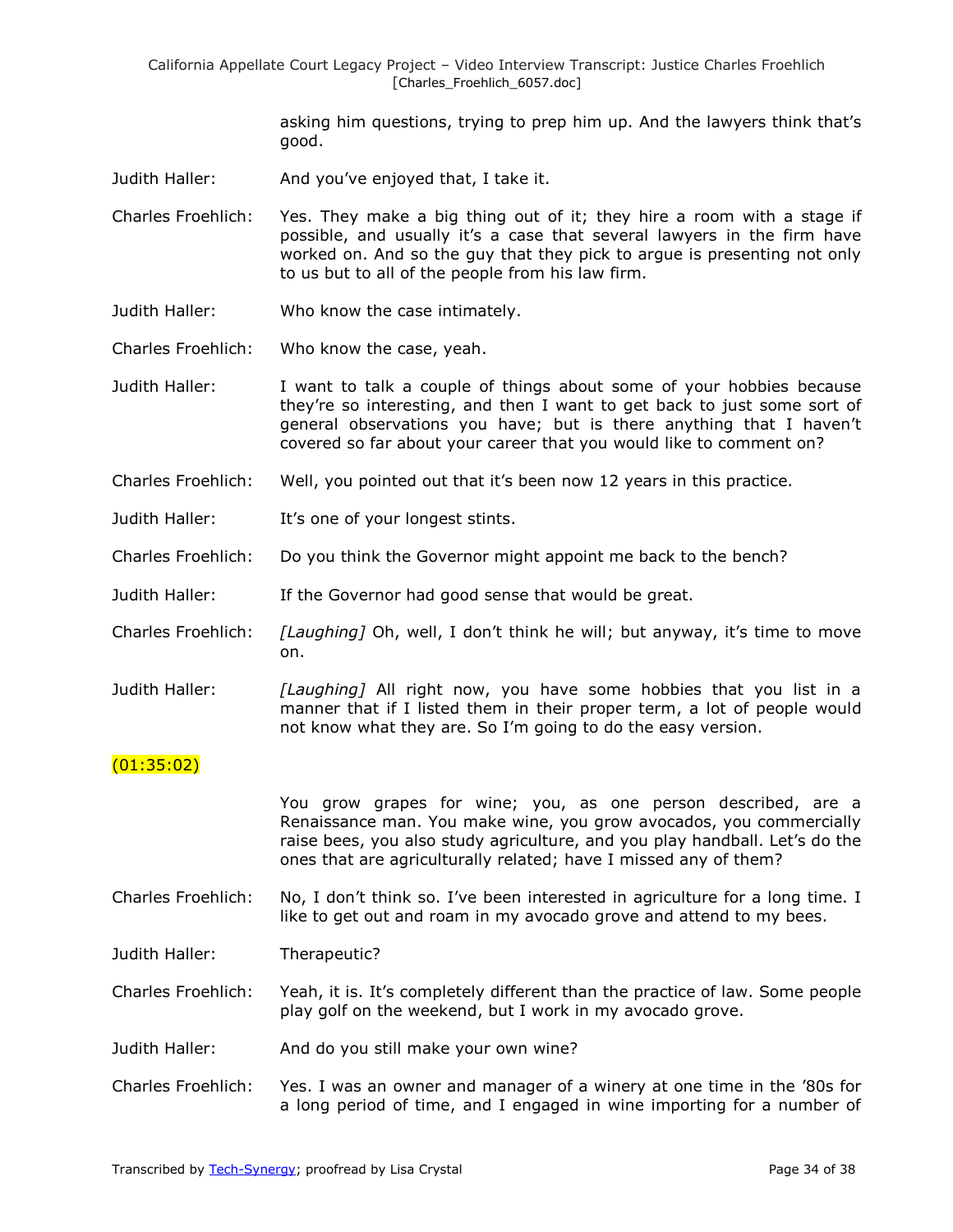> years on a semi-commercial basis. In other words, importing not for my own purpose, although I always drank my share, but—

- Judith Haller: Yes, there are some stories of the wonderful wine that you would bring to the court for very special occasions.
- Charles Froehlich: But anyway, I curtailed all that business, so now I just have my own little home vineyard, which is a small vineyard—it's about 40 vines. And I make my own wine out of it.
- Judith Haller: And it rivals any California wine, correct?
- Charles Froehlich: Well, it's just like cooking; sometimes it turns out like you hope and sometimes it doesn't. And the discouraging thing about that is, it's awfully hard to throw away wine once you've made it. And yet when you go down to the cellar to pick out a bottle, you know which one tastes better than the rest, and so you drink up the good wine; and after about 10 years you've got a cellar full of bad wine. *[laughing]*
- Judith Haller: *[Laughing]* Everyone knows if wine doesn't taste right. I have a vague recollection of . . . we overlapped a very short period of time, and there was a time when we used to meet every morning for coffee. Do I have a vague recollection of you having an involvement with scallops, or oysters? I must not be remembering correctly.
- Charles Froehlich: I enjoy fresh seafood—raw oysters and things like that.
- Judith Haller: I thought one of the children was involved in some kind of a—
- Charles Froehlich: One of my children?
- Judith Haller: Yes. What was that?
- Charles Froehlich: Yes, my third daughter Helen lives in Cayucos, which is up on the coast, and her husband George is the manager of an abalone farm, grows abalones. That is a very interesting business.
- Judith Haller: I bet it is. Have you had any involvement in that?
- Charles Froehlich: Just eating them once in a while, but they're so valuable he doesn't give me very many.
- Judith Haller: *[Laughing]* You still play handball, do you?
- Charles Froehlich: Yes.
- Judith Haller: And at one time you were involved in the Civic Youth Orchestra; was that because of your own children?
- Charles Froehlich: Yes. The kids were in the Civic Youth Orchestra and parents had to do their duty on the board.
- Judith Haller: What instruments did they play?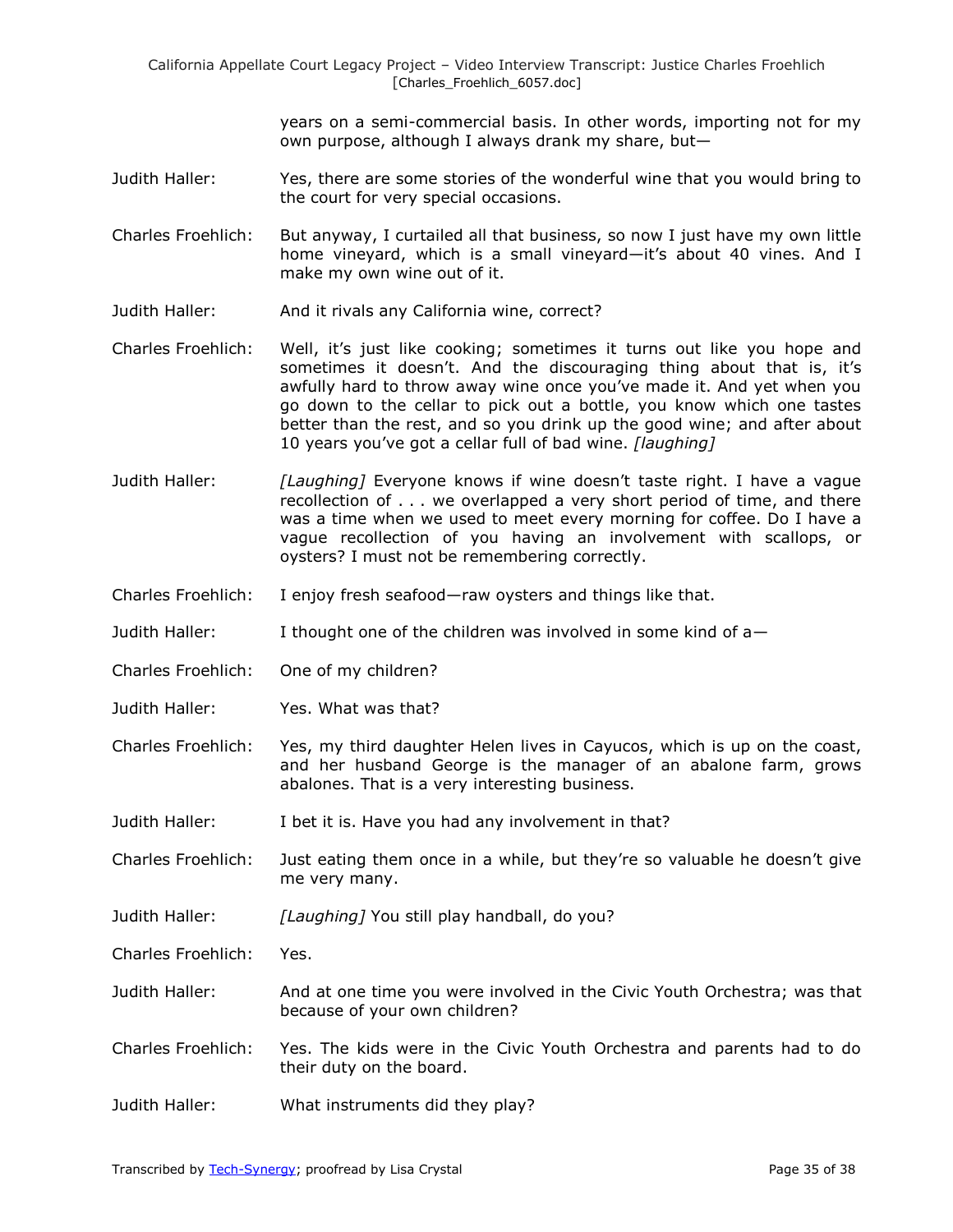- Charles Froehlich: They play string instruments and also one of my daughters played piano.
- Judith Haller: Let me take you back to just sort of generally, do you have any advice for young attorneys? Would you recommend someone going into the legal field at this point?
- Charles Froehlich: Yes, certainly. It should be someone who is adept at the things that are required in the legal profession, mostly knowing how to read and write. My daughters, as we mentioned, were initially interested mostly in music, and once they graduated from their music school, they considered a career in music, and we quickly concluded that in the sphere of music maybe 10 percent or less of the people who would like to be professional musicians wind up making a living at it.

## $(01:40:01)$

In the law, I would say 80 percent or more of people with a legal education who would like to make a living can do it. So it's a much more successful occupation. I'm always amused at my second daughter, who decided that music was not the best thing for her and she wanted to do something part time, and I said, "Well, why don't you go to shorthand school and learn how to take shorthand? You can make some money at that for a year or two." She did and she was very good at it.

But after about a year of doing that, she concluded that most of the lawyers who were appearing before her seemed less competent than she herself was, and so she went to law school. *[laughing]*

- Judith Haller: And did well, I know. Do you think the legal profession is headed in the right . . . life and society are different than they were when you were born or even when I was born, and there are many new and different developments. Do you think the legal profession is keeping up with the needs and demands of the society? Do you have any thoughts or observations about that?
- Charles Froehlich: I don't think we are.
- Judith Haller: What should we be doing?
- Charles Froehlich: The legal profession may be keeping up with the requirements of a small segment of our society, those people who need high-powered advice about corporate mergers and initial stock offerings and major business activities. It is possible—I don't know the answer—it is possible that the people in the field of criminal law are doing their job.

But in terms of the rest of societal activities, we have become too cumbersome, too expensive and difficult to work with, and I don't think we're providing the service that people need. We over-litigate too much. I don't know whether it's because of the advent of malpractice claims or what.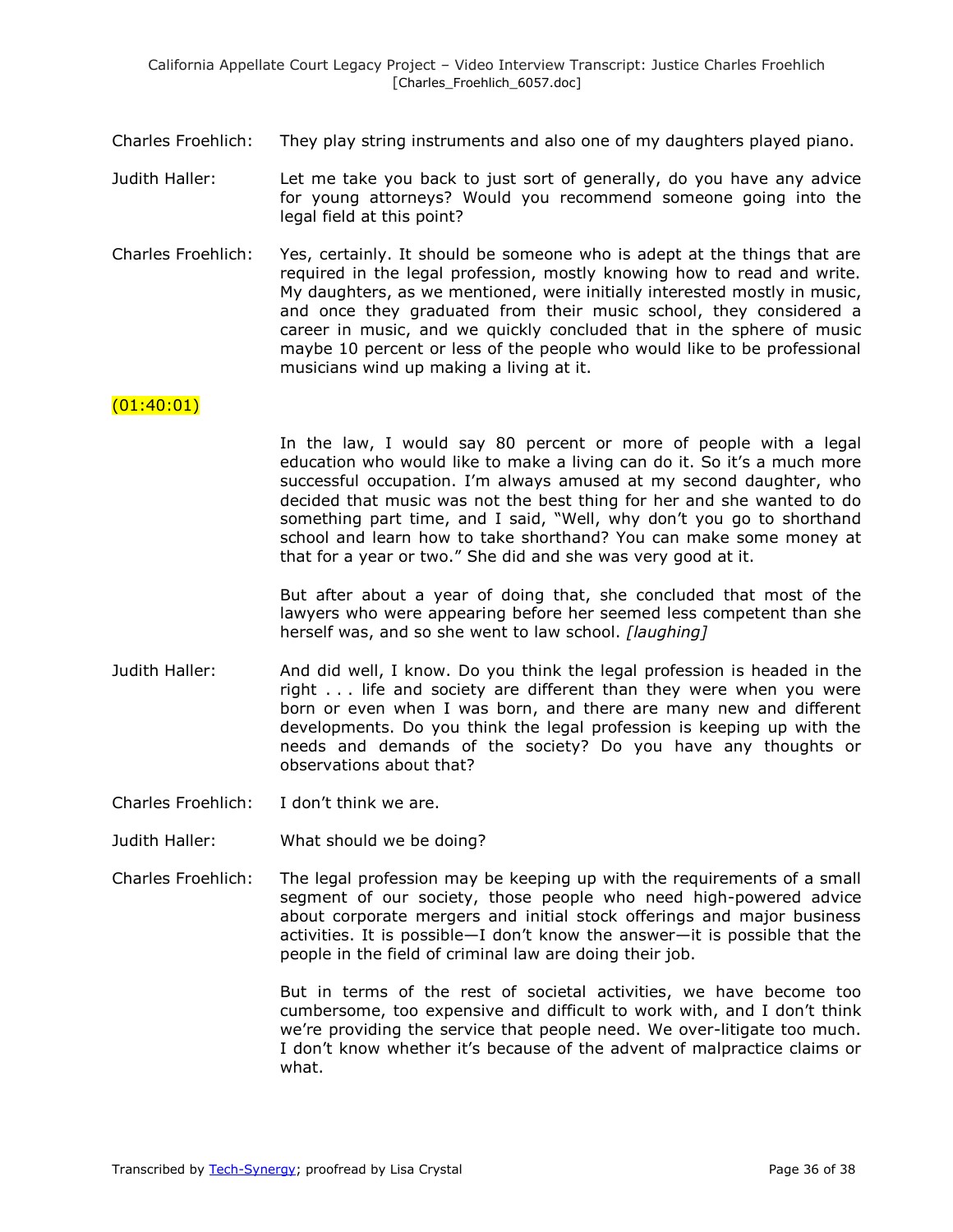But advice that used to be given by lawyers without a great deal of prepreparation or expense, and usually was the correct advice, is hardly ever given now. I don't think there are very many lawyers who have clients who come in and say, "John, here's my problem, what do you think I should do?" and they tell him. I don't think that happens; I think they say, "Well, write it down." And they send it to an associate, who researches it, comes back with a memo. That's okay for big business, but not for the ordinary person. And of course litigation is like we talked about before, becoming almost impossible.

- Judith Haller: Yes. If you had the authority and ability to change things, do you have any suggestions of what we ought to be doing?
- Charles Froehlich: Well what Howard Turrentine did on the federal court was a step in the right direction. Do you remember when he said, "You can issue 20 special interrogatories and that's all?"
- Judith Haller: I didn't realize he was the one behind that.
- Charles Froehlich: He was.
- Judith Haller: Justice Froehlich, as you look back, I know that you were very proud of the work in the dependency field; any other matters that you're particularly proud of?
- Charles Froehlich: I think that our appellate system in general is pretty good. I just got through criticizing the legal profession in a sort of broadcast manner. I don't think that applies to our appellate system. And I may be referring specifically to the California appellate system, because I really don't know about the rest of them, but I think we do a good job, basically. If I were to be asked to make suggestions as to how to change it, I don't think I would have very many suggestions.
- Judith Haller: Any advice you would give to new lawyers, perhaps not in the area of how to be a competent attorney but just any overall advice to them in terms of entering the practice?
- Charles Froehlich: I think if a lawyer can find a position in which he is thrown into ordinary and not too important legal issues early on is a good thing.

## (01:45:01)

I know it's difficult for young lawyers to find any real trial experience these days. But if they can, even if they don't want to be trial lawyers, it sure is a lot easier to make silly mistakes in your first year or two in the practice than it is if you try to go back and try a lawsuit after being in the practice for 10 years and you don't know how to do it.

Judith Haller: Well, thank you. I don't have any other questions. If there is any other observation you would like to make, we would certainly like to record it. I appreciate you doing this.